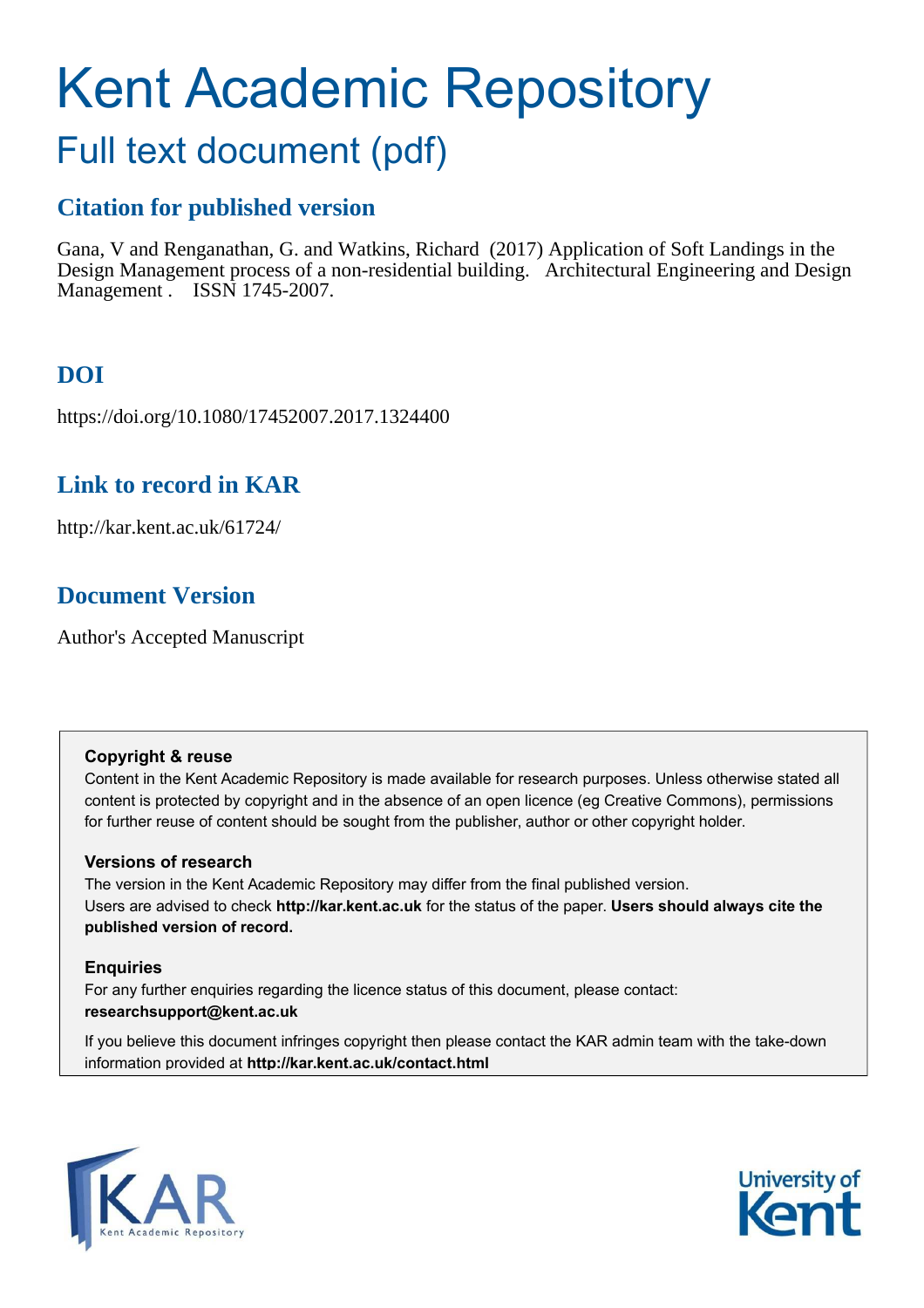#### **Application of Soft Landings in the Design Management process of a non-residential building.**

#### **Abstract**

A study into the design processes involved in Soft Landings is an important aspect to realising energy efficiency and environmental sustainability in buildings. Previous Soft Landings papers have focused mainly on post occupancy evaluations and aftercare. No comprehensive study has been attempted with respect to Soft Landings at the design stage. In response to this gap, this paper investigates the application of Soft Landings during the design stage of a central government building in London. It provides an insight into the working processes of a Soft Landings design team and its interaction with other team members and end users. Information from interviews with the design team, minutes of meetings, walk-through in the designed spaces were used to explore how design decisions were reached. It highlights the role the Soft Landings Champion played to ensure that the environmental sustainability objectives of the project were carried from design to construction. The paper also explains the fundamentals of Soft Landings and its potential as a client-driven management tool. The paper concludes by highlighting the implications of the result to designers, contractors and clients.

**KEYWORDS:** Soft Landings, Design Management process, Sustainability, Non-residential buildings, Energy performance gap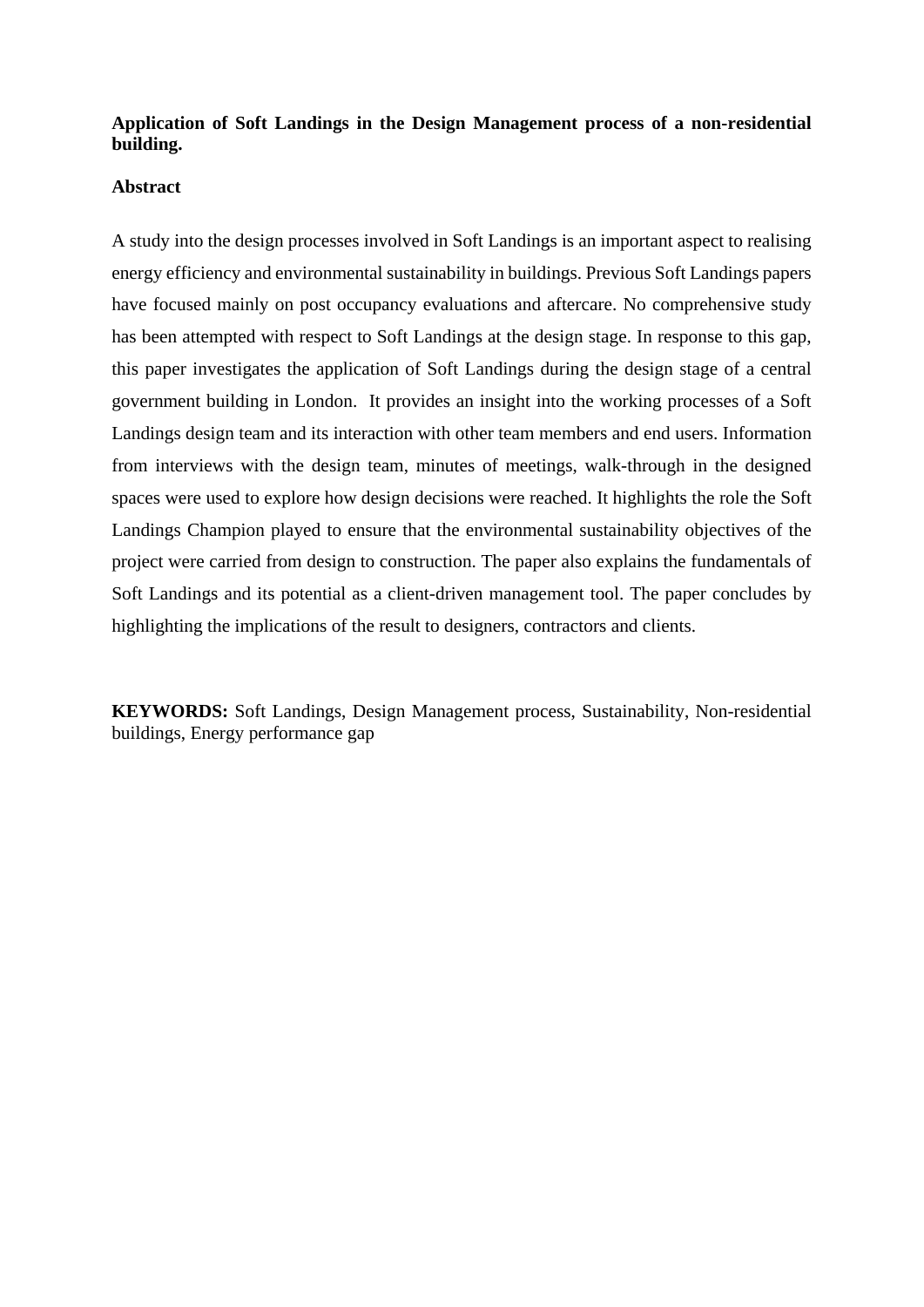#### **Introduction**

The problem of underperforming buildings in terms of energy use has been highlighted in different studies over the past years (Gupta and Gregg, 2016; Fedoruk, Cole, Robinson, Cayuela, 2015; Bordass, Cohen & field, 2004). Building performance reviews have found failings in essential requirements of the buildings such as energy targets and comfort for occupiers. The difference between estimated energy targets and actual energy usage is known as a 'performance gap' (Gupta and Gregg, 2016; Johnston, Farmer, Brooke-Peat, Miles-Shenton, 2016; Galvin, 2014). These performance gaps can impact building owners and tenants negatively because the buildings end up costing more to operate and can lead to missing energy and carbon emission targets (Fedoruk et al, 2015). According to Axon, Bright, Dixon, Janda and Kolokotroni (2012), this issue is most prevalent in non-residential buildings where activities and end users are almost certain to be different daily. The performance gap can be due to deficiency in design, construction and operation or a combination of these factors. (Way and Bordass, 2005); this gap can lead to projects missing their sustainability targets.

Soft Landing processes can be the conduit which would help to link the distinctive stages in construction (design, construction, and handover). Using feedback from past projects to influence changes in design is one of the core principles of Soft Landings ( $SLF<sup>1</sup>$ , 2014). This can be achieved with collaboration between stakeholders of the project. The designers will get a 'head start' in the project by learning from similar projects. The emphasis on 'information sharing' between stakeholders will create opportunities for all parties to achieve the sustainability targets of the project even during construction and handover. A review of the literature revealed that current case studies about Soft Landings projects do not sufficiently focus on the interactions of core design teams with sub-contractors and other team members. Rekola, Makelainen, and Hakkinen (2012) and Sebastian (2004) argued that sustainable design should not be seen as a separate task and design should not be seen as solely the responsibility of the design team. Rather, it should be a social process where the individual is stimulated by collaborative work of the collective (Den Otter and Emmitt, 2008). A review of the literature revealed that current case studies about Soft Landings projects do not sufficiently focus on the interactions of core design teams with sub-contractors and other team members. Past studies have focused on feeding back information to the stakeholders and post occupancy evaluations

<sup>&</sup>lt;sup>1</sup> SLF: Soft Landings Framework; This literature was originally developed by BSRIA in 2008.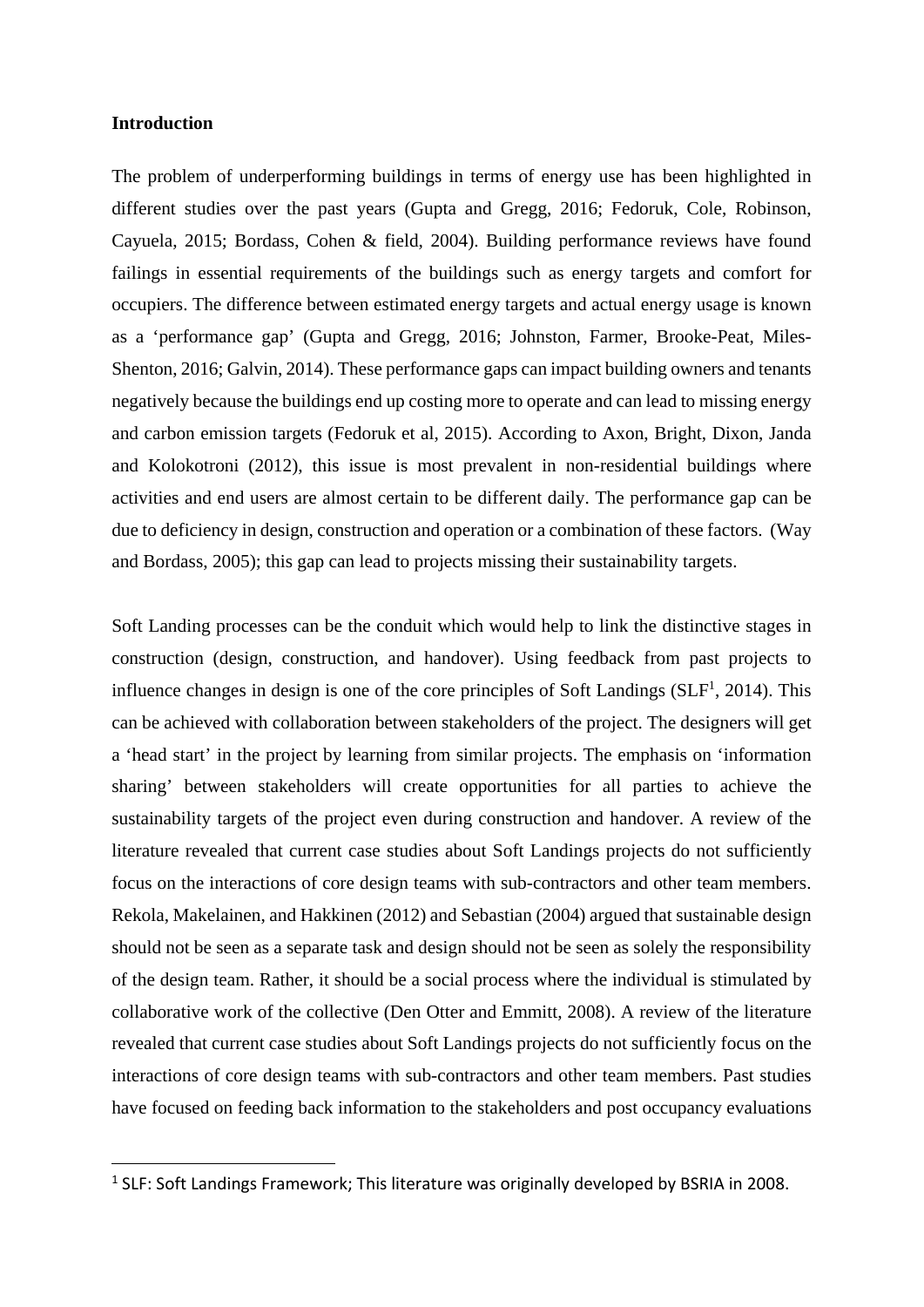using empirical field work and monitoring buildings (Way and Bordass, 2005; Bordass and Leaman, 2005a).

This paper is exploratory; its aim is to offer insights into the working processes of a Soft Landings design team and its interaction with other members of the project as well as end users. The research will address the current problem that building projects face in trying to achieve sustainability by seamlessly linking the design, construction, and handover stages. The main research question is 'how was Soft Landings applied during the design stage to achieve the environmental sustainability goals of the project? The study uses selective case study to explain the Soft Landings process and its application at the design stage. The paper also explains the fundamentals of Soft Landings and its potential as a client-driven management tool.

#### **Literature Review**

#### *An overview of Soft Landings*

Soft Landings aims to close the gap between estimated energy targets and end user expectations with actual energy performance of the building (Way and Bordass, 2005; Clark, 2012; SLF, 2014; Fedoruk et al, 2015). It emphasises greater participation of the building designers and contractors during and after construction. Soft Landings usually requires a high level of multi layered information exchange  $(SLCP<sup>2</sup>, 2014)$  and reality-check(s) at key stages to ensure the success of the project (See Table 1). Soft Landings recognises that until recently, many Architects and Designers rarely took sufficient account of how end users were going to operate the different controls in the buildings. With current buildings becoming increasingly dependent on advanced technological systems, pre-handover and commissioning must include the Facilities Managers and where possible, the end users (Way and Bordass, 2005). Soft Landings can be employed to work alongside most of the standard procurement routes (SLF, 2014, Gupta and Gregg, 2016). Table 1 provides a side by side comparison of the design work stages of Soft Landings with the RIBA plan of work. In design stages 2, 3 and 4 where RIBA calls for concept, developed and technical design, the BSRIA Soft Landings work calls for design reality checks in stage 3 and technical reality checks in stage 4. At every stage of the design, the framework encourages reality-checks to make sure that the sustainability objectives and

<sup>&</sup>lt;sup>2</sup> Soft Landings Core Principles; This literature was developed by BSRIA and the Soft Landings User group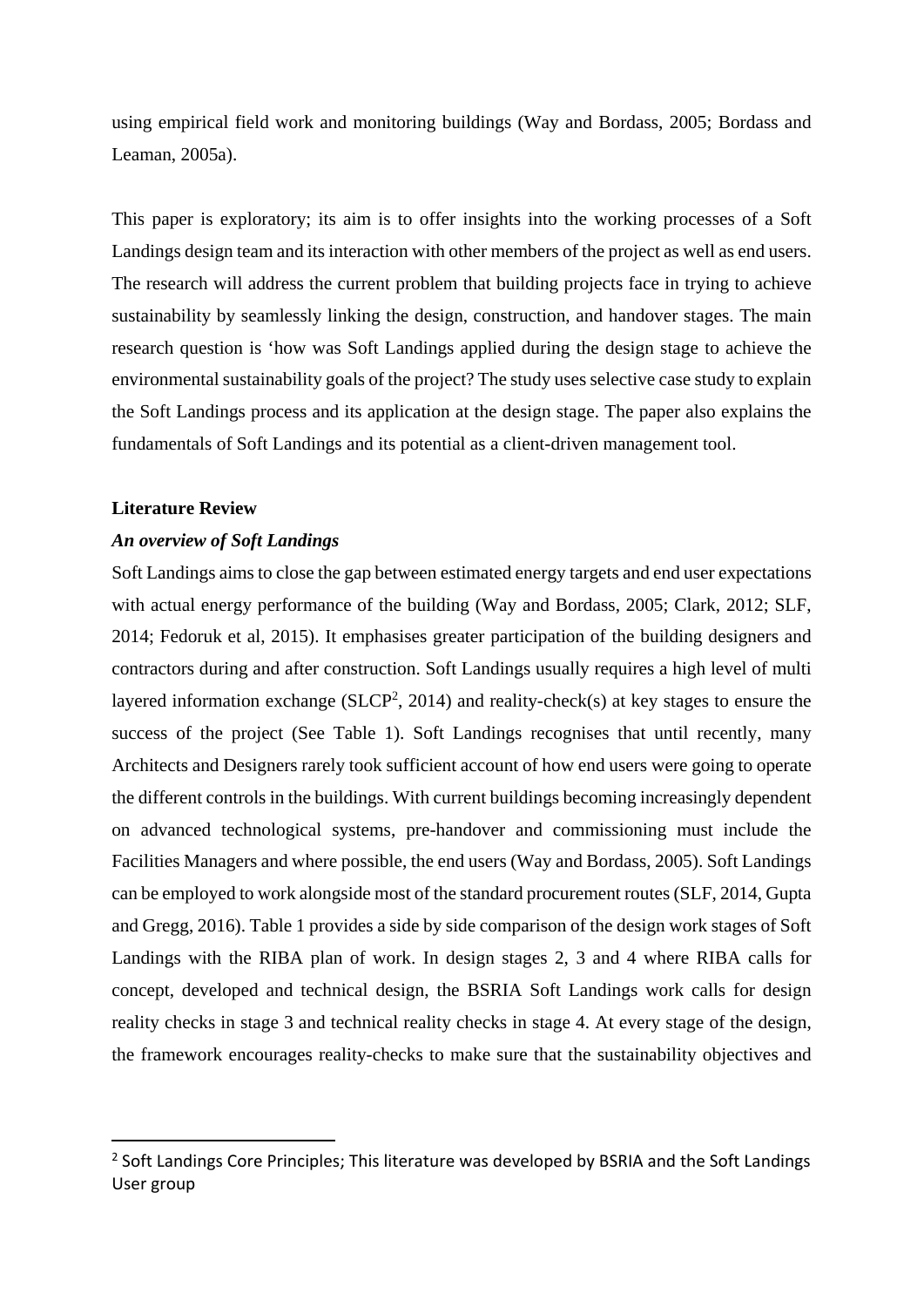energy efficiency targets of the project are on track from the design stage. These are not routine in conventional design or they are adhered to in principle but not in detail.

#### **Insert Table 1 here**

Soft Landings emphasises

- Achieving the needs of the end users
- Environmental performance of the building and the efficiency of all operating systems (sustainability of the building)
- Post occupancy evaluations of buildings
- Feeding back information for current and future projects.

Soft Landings often requires the participation of a Soft Landings Champion (SL-CHAM); In some cases, one on the client's side and a second one on the contractor's side (SLF, 2014). The champion is involved from the inception to aftercare stage. They provide support to set realistic energy efficiency and sustainable targets and manage the targets to completion. The targets and performance expectations will be reviewed regularly during design and construction stages to ensure that they can be achieved (See Table 1).

#### *Soft Landings as a Client-driven Management tool for Sustainability*

The core principles of Soft Landings can be seen as tools for increasing energy efficiency and producing better buildings. According to Eppler (1999), a conceptual management tool is a structured, model based way of proceeding to improve the problem solving or decision making process either individually or for a group in an organizational context. By this definition, Soft Landings can be regarded as a Management tool. Many of the decisions for a building project are agreed on from client and contractors' meetings with key professionals. The fact that a Soft Landings process must be specified early during the procurement stage (SLF, 2014) will inform all the key stakeholders of the nature of the project. Bunn,  $HPSL<sup>3</sup>(2014)$  outlines the following for stage 1 (see Table 1) project brief and design

- 1. Define roles and responsibilities
- 2. Set environmental and other performance targets
- 3. Incentives related to performance outcomes

 Recognizing Soft Landings as a management tool is determined from the 12 core principles (SLCP, 2014). The 12 SLCP are divided into 3 main groups; Management, Information

 <sup>3</sup> How to procure Soft Landings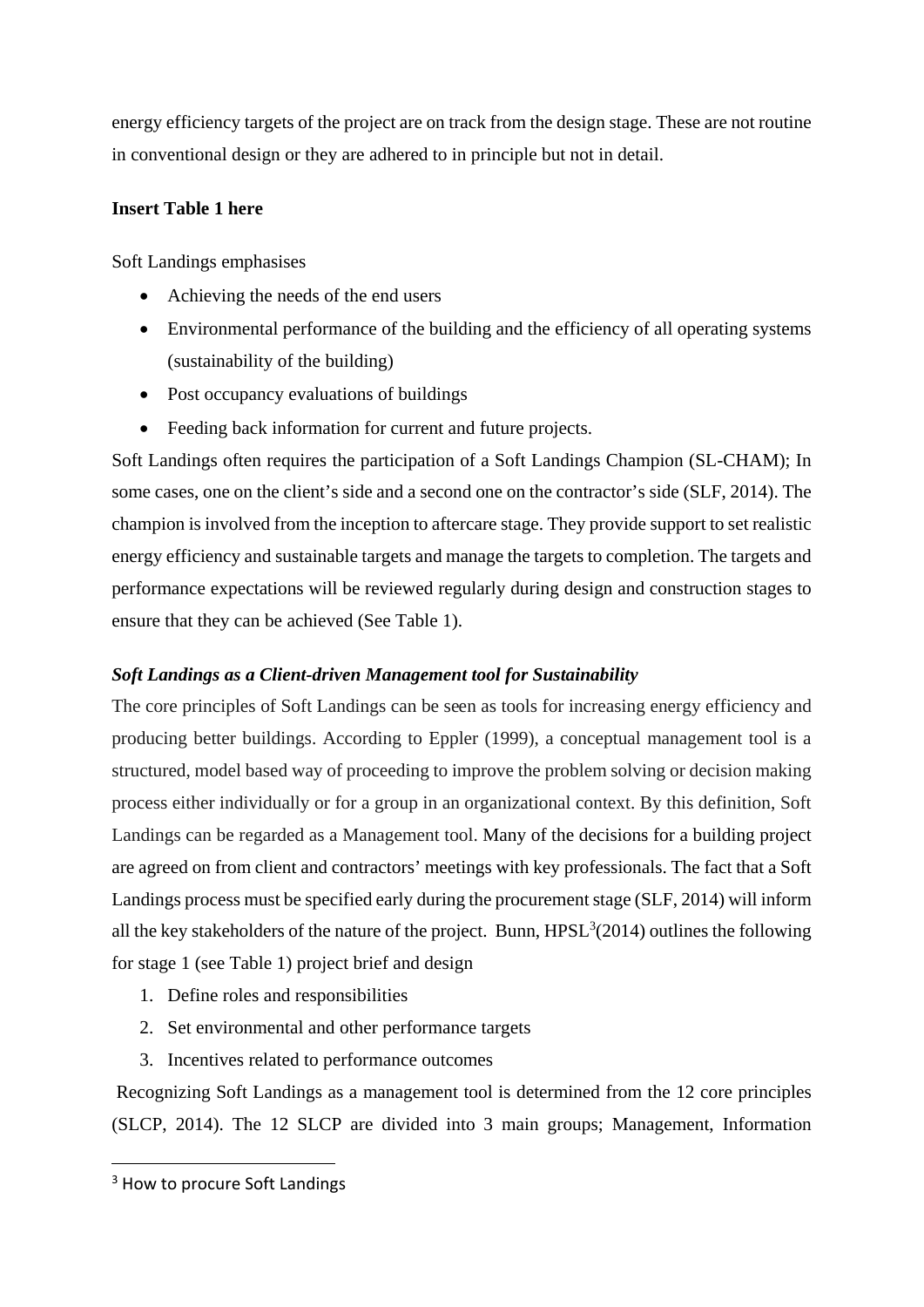sharing/flow and Aftercare (Figure 1). The first five principles are decisions that should be taken by client and managers on the project. These tools are in terms of performance measures and quality control.

a. The agreement that the Soft Landings process should be adopted throughout the project. This will be from the procurement to the post-completion stage as stated in the SLF (2014). Committing to the whole Soft Landings process is a decision that must be made by the client (Bunn, HPSL, 2014).

#### **Insert Figure 1 here**

- b. The provision of leadership indicates that the client must play a significant role in steering the project into achieving its goals (Way and Bordass, 2005). The SL-CHAM will ensure this is done by reality-checking and reviewing design targets at every stage (Figure. 1).
- c. Setting roles and responsibilities in addition to their traditional roles should be led by both the client and the main contractor (Way and Bordass, 2005). The duration and the level of involvement of professionals after handover also should be decided by the client due to costs involved (SLCP).
- d. Ensuring continuity of the process (SLF, 2104) guarantees if there is a change of partner or sub-contractor, any new parties will have to sign up to the process.
- e. Contract documents will indicate the shared risks and responsibilities between the stakeholders. It is agreed in the SLF (2014) that the risks and responsibilities have to be shared among the project sponsor (client), client advisors, project manager and design professionals.

The above performance and quality control measures highlight the need for the design management team to incorporate targets and checks set out by the Soft Landings process; one could therefore anticipate deviation from the conventional management process (Table 1) especially in point C. This is not to say that Soft Landings is purely a management tool but for a Soft Landings project to be successful, the client and the management have to be aware of the process and the commitments that will be needed. They must decide whether to undertake the project and agree to work within the Soft Landings framework. The overarching theme of the core principles is communication between all stakeholders.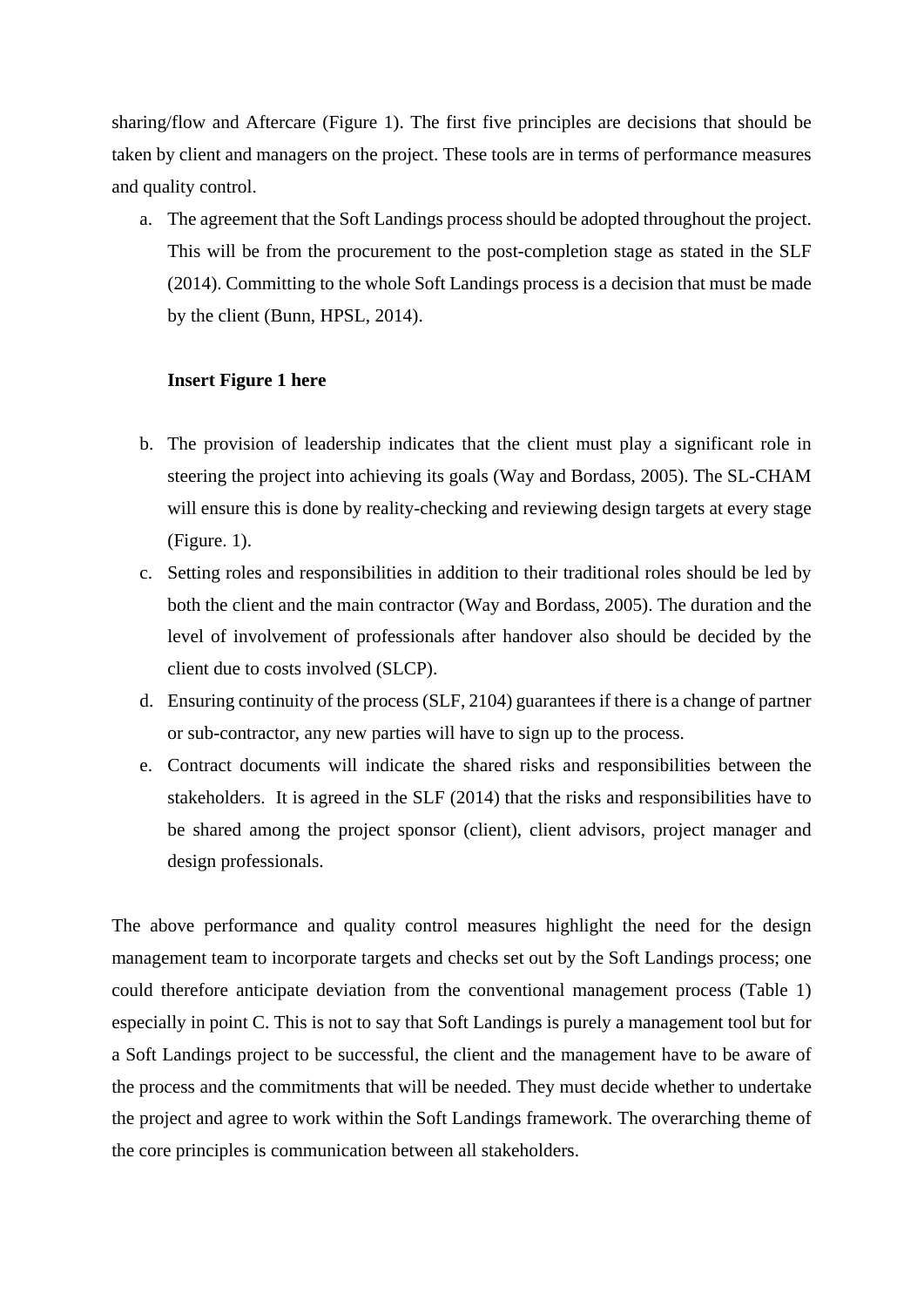#### **Methodology**

#### *Theoretical Framework*

A constructivist epistemology is used to underpin this research. A constructivist point of view assumes that people experience the same situation differently and even though they have a common background of training (Architects, Engineers, Designers), their experiences will give them different ways to solve a common problem; this is due to their different interactions and individual thoughts or constructed realities (Cresswell, 2007). This is all encompassed in the method based on 'Grounded Theory' (Glaser and Strauss, 1967; Strauss and Corbin, 1998). What grounded theory aims to do, is to discover and explain the underlying social processes that shape the interactions and human behaviour (Nayar, 2012). A process such as Soft Landings can only be successful by a closed and a multi-layered interaction of stakeholders. The educational background and working experience of each respondent is taken into account when analysing the interview transcripts. The design team leader who was the most experienced with Soft Landings was more objective in answering the questions. The rest of the team could only base their replies on their current experience with Soft Landings. Grounded theory allowed the researcher to find common ground in the experiences and answers given by all respondents to draw conclusions and develop theories on the working processes at the design stage.

#### *Case Study*

A case study methodology was used for this paper. This was because Soft Landings projects (like all other projects) are restricted to a certain period and location. Soft Landings deals with real-life problems and high level of design details (SLF, 2014). The case study approach is best suited to study this complex relationship (Flyvbjerg, 2006). Leaman, Stevenson & Bordass (2010) believe that a single case can shed light on new issues and processes and create hypotheses that can be tested. Flyvbjerg (2006) also agreed that generalization from a single case was possible depending on the case and how it was selected. The essence of the case study in this paper covered investigating a single building project to understand why and how decisions were taken to achieve the project goals. The study was carried out after completion because of the need for occupants to settle and experience the new development and changes in the building. However, the focus of the case study was at the design stage of the project. The interviews allowed the 'case' to be viewed not only as building but revealing the processes and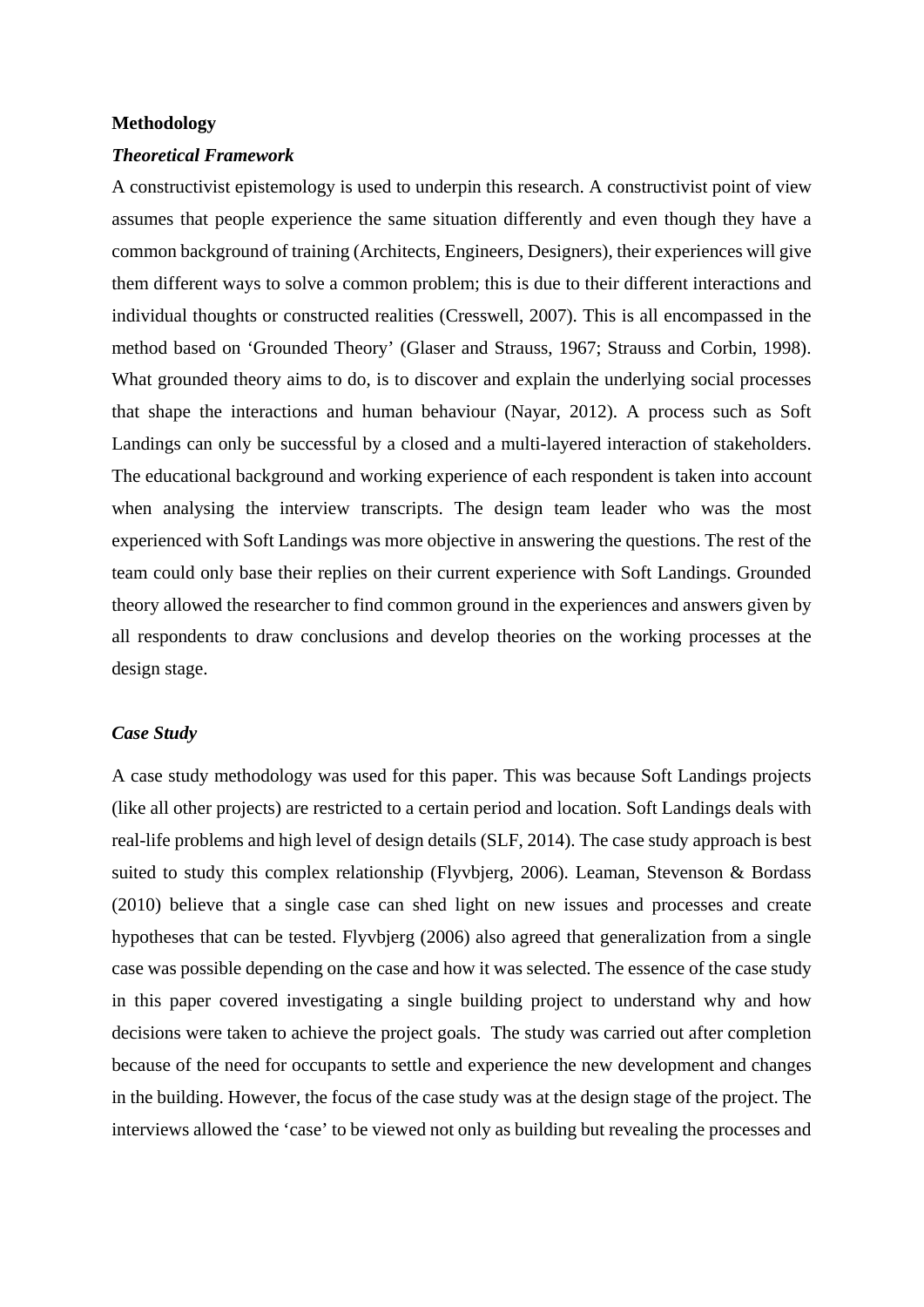how decisions were made. Further study then revealed the consequences of the decisions taken and their end results.

#### *Case Study Selection*

Although some projects are labelled as Soft Landings projects, detailed studies showed that many projects were not procured as Soft Landings projects. Instead, the researchers used post occupancy evaluations to define their projects as Soft Landings projects (Bordass and Leaman (2005a; 2005b; Way and Bordass, 2005). Often these projects miss out on the early advantages of the process during the pre-design and design stages. Such projects were therefore not suitable for this study as the focus is on the design stage.

The building finally selected for the case study was a central Government building which houses offices for a Government department. The project was to redesign and build a new entrance and main reception area to connect a series of buildings owned by the department. The reason for redesigning the reception area was to adopt the enhanced security measures outlined by the Government with the introduction of new security pods. The reception area was to provide a light, modern space with a comfortable ambient temperature with new heating and lighting controls. This is a place for the reception staff to process workers and visitors to the building. It also provides visitors with a waiting area before going into the office area. The area has six security pods through which everybody must pass to get to the office areas. The project started in January 2014 and completed in May 2015.

#### *Data Collection and Analysis*

The lead researcher collected data from key stakeholders of the project within the natural context of the building. Pink et al (2010) claimed that researchers watching the interaction of the end users and the designed space can gain meaningful insights into the case. Therefore, all meetings were conducted in the building with walk-throughs and observations to see how the end users interacted and used the reception space and the security doors. The respondents consisted of four professionals, Design team leader (Architect), Sustainability Manager, Facilities Manager and Quantity Surveyor who acted as the client representative. Two end users were also interviewed. Table 2 contains the background of all the respondents.

#### **Insert Table 2 here**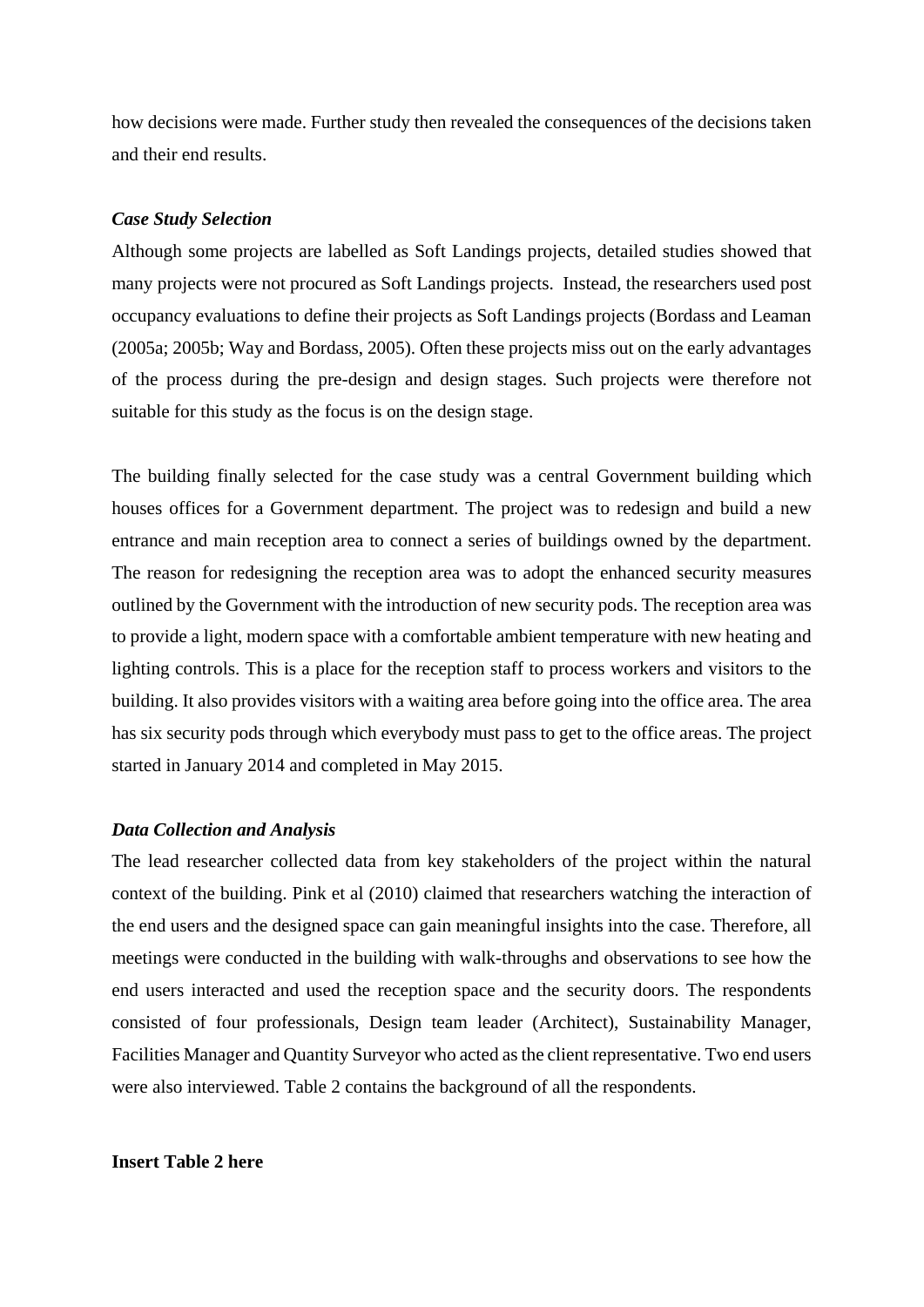Semi-structured interviews were the main method of data collection, Way and Bordass (2005) used similar methods on Soft Landings research focusing on post occupancy evaluations and feedback. The semi structured and open ended questions allow each of the respondents to give their own unique perspective on the project. As the project did not have a designated SL-CHAM (Soft Landings Champion), the professionals who acted as SL-CHAM were interviewed. This was following the Soft Landings framework which allows for project team members to assume the role. It also allowed for shared responsibility of the role amongst team members. A literature review, highlighted certain themes as barriers to achieving sustainability. They include the early introduction of non-design professionals in the design process (Senaratne and Ruwanpura, 2016), integrating results from end user meetings and consultations into the overall design (Hellmund, Wymelenberg & Baker,2008), the time to introduce the end users into the process, and the length of time used for the design stage. Upon identifying important themes, the researchers designed specific interview questions to allow the theme to be investigated in more detail

The questions were divided into two sections. The first set of questions was asked to establish their knowledge and level of experience in Soft Landings. (Table 2).

The second set of questions (appendix A) was about the design stage. These questions were asked to find how the processes of Soft Landings were interpreted with respect to the design stage.

An Ethics procedure conforming to the University of Kent ethics review board was followed and the study was approved by the ethics committee. As per the requirement, information and consent forms were distributed prior to the interviews. The information was anonymized as stated in the information forms. The interviews were transcribed and copies of the transcripts were sent to the respondents for review and final approval.

Nvivo software was used for the management and analysis of data from the interviews. The analysis of the data was in three stages; In the first stage, interviews were coded for themes derived from the literature review and for new elements that can influence the sustainability of buildings. The focus from the literature was descriptive themes such as 'the introduction of the end users to the design stage', 'the introduction of other professionals at the design stage' and 'the effects of Soft Landings on the design stage.'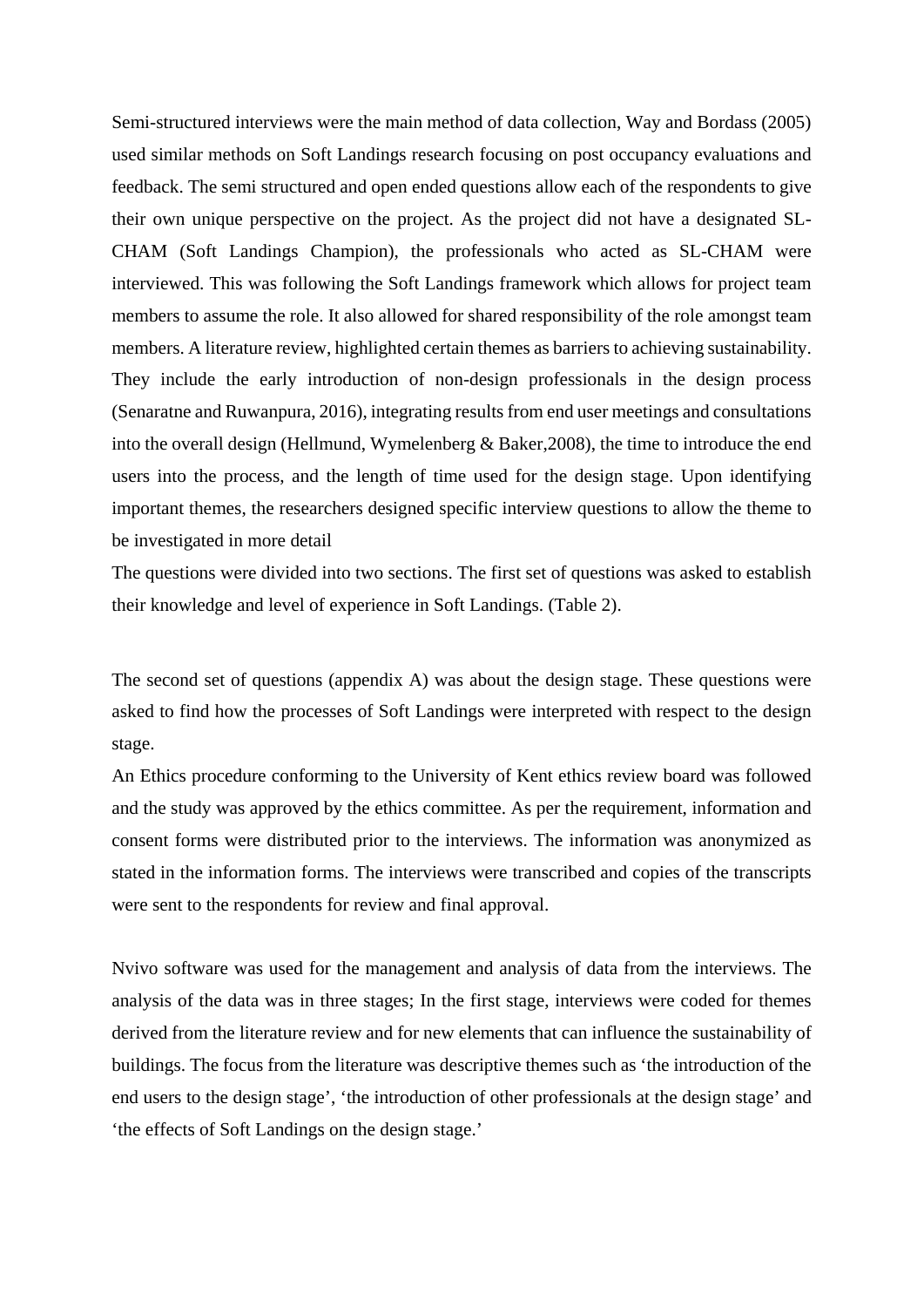The second stage involved analysis using the SLCP as a guide to see if the generated themes fitted into the three Soft Landings categories (figure 1). Some of the descriptive codes changed but their core characteristics remained constant.

In the third and final stage the data was recoded to identify where the codes from the first stage intersected with the second stage. In considering the findings, it is essential to note that the analysis solely depends on the interviews and formal documents on the project. For this reason, as stated in the constructivist theoretical framework, it is a reflection of the respondents' experience and perception of the project. The researchers acknowledge that while the data from the six respondents is more robust than a single respondent, it is still a combination of different views offered at the time of interview.

#### **Findings**

#### *The role of the Soft Landings Champion (SL-CHAM).*

The role of the SL-CHAM which was central to the project was not allocated to an individual. Instead the role moved from the Project Manager to the Sustainability Manager and later to the Facilities Manager. The SLF argues for a designated SL-CHAM who is a member of the project team. The ideal scenario will be two SL-CHAMs; one from the client side and one on the project team (SLCP, 2014).

The Facilities Manager explained the reason

*'There was no specific Soft Landings champion, the role shifted from the project manager, because during the subsequent weeks he got too busy to attend to both roles properly so he nominated the sustainability manager and later I took over the job.'* 

However, as per Facilities Manager, the duties and responsibilities of the SL-CHAM did not change.

*'We passed a lot of information to the sub-contractors and other members of the construction team through the Soft Landings Champion, when the role fell to the Project Manager. This was particularly handy because we did not need to have separate meetings, all our discussion and deliberations were relayed by the Soft Landings Champion.'* 

The design team leader however, felt that the role should be allocated to one person. He expressed his opinion

*'…. because this was our first Soft Landings project together, we wanted to find out how everyone would deal with the role. For our next project, I will definitely push for one person in the designated role. That will make things easier from my perspective'.*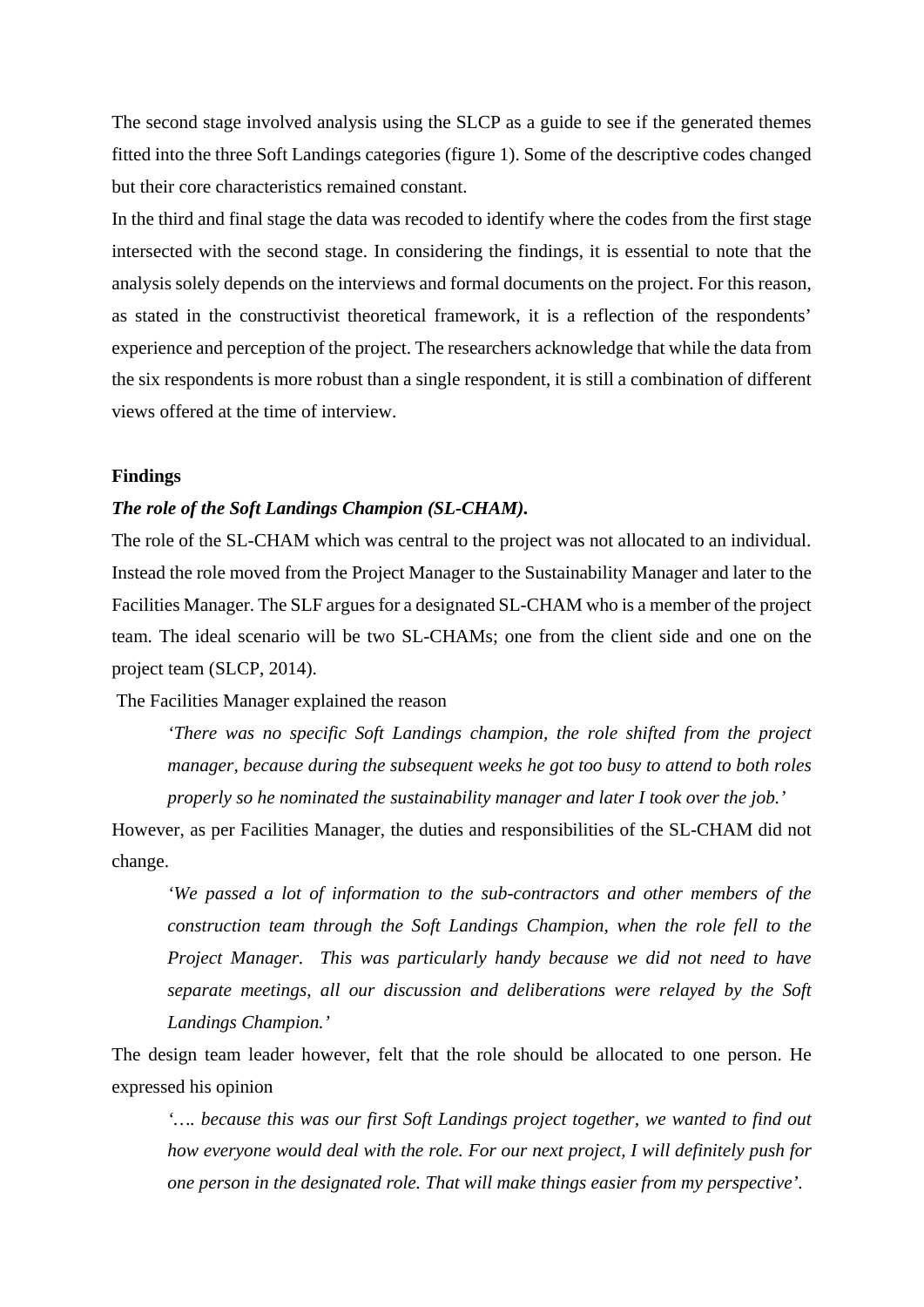The tasks involved keeping the sub-contractors informed of any new changes to the design. The sub-contractors were based in Italy and were only able to attend the first few meetings; the rest of the information was passed to them through the SL-CHAM. This made the rate of information exchange quicker than a traditional project where design meetings are generally carried on without the representatives of sub-contractors. The sub-contractor did not receive the information on a 'need to know' basis but on the understanding that shared information about the project makes changes quicker to adopt.

The lack of a dedicated SL-CHAM may have impacted negatively on the project. Team members had to take turns in assuming the role which would have led to their original roles suffering because of the extra workload.

In response to how other professionals fulfilled the role, the design team leader stated that

*'The soft landings champion was particularly handy when the Facilities Manager took over. The project was still in the construction stage. The Facilities Manager was involved with the design and construction and discussed options with the subcontractors.'* 

While a traditional Project Manager mainly focuses on the highly technical aspects of the project, the SL-CHAM focuses on the 'soft' side of project management like bringing awareness to the end users, highlighting policy issues to team members and assessing each project decision from a sustainable point of view.

#### *Soft Landings at Design Stage.*

All the respondents agreed the design stage was relatively longer than in a traditional process. They conceded that Soft Landings made the process longer as more people were involved and there were therefore more opinions to consider. When questioned in this regard, the Sustainability Manager felt:

*'...it takes a lot of time and effort and patience to be able to listen to different ideas and solutions'*.

The Design team leader agreed:

*'I would say the time spent in getting from the concept stage to detailed drawings was relatively longer for a soft landings project than a conventional project.'* 

This could make a client nervous about adopting Soft Landings while architects may argue for higher consultancy fees.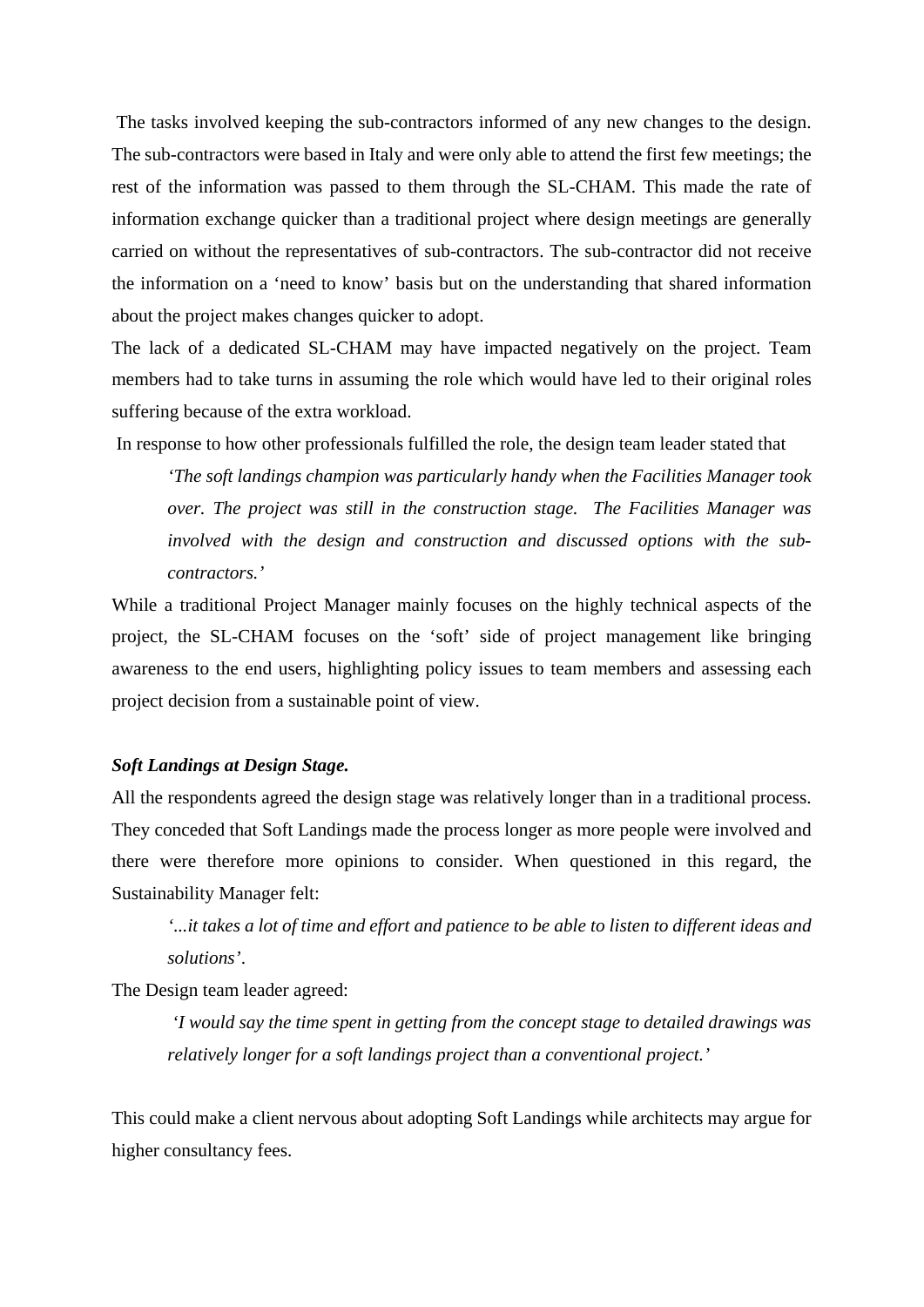On the question of the design management elements that were most useful with a Soft Landings project, the design team leader answered

*'I cannot really pick an element of design management and say this was successful but I can say for my team, we concentrated on the basics with time, cost, quality and the sustainability of the project. Our goal could only be successful with a team with the same objectives as ours. The team work and the information exchange was a big part of the success of this project. With every milestone, we went back to review the design to see if anything could be done better. Of course, we used cost analysis and value management to determine whether we were in line with the budget but there were other elements that were just as important.'* 

It is clear that the presence of a SL-CHAM made the design team continually review the design decisions in terms of sustainability objectives. On a traditional architectural consultancy, this may not be possible because they may not carry out more than one or two reviews to their designs. So, the SL-CHAM provided a certain degree of design management input indirectly. This can be seen in Table 4 where the project goals are compared to achieved goals.

#### *Introduction of other professionals at the Design Stage.*

The sub-contractor who supplied the security doors was based in Italy. It was therefore very important that they were appointed early in the project. The design team leader explained

*'Working within the Soft Landings principles allowed us to solve several project specific problems, the most important one being the time constraint on the project. The sub-contractor who provided the security pods was available at the second design meeting.'* 

The design team in collaboration with sub-contractor produced the preliminary design. This gave the sub-contractor time for early fabrication of the security doors while the final overall designs were worked out. This meant that as soon as the supporting structures were completed, the security doors were fixed into position. This deviation from the conventional process helped to cut the waiting time for the security doors significantly*.* This would not have taken place smoothly in the absence of a SL-CHAM, who passed the necessary information between both parties.

The Sustainability Manager agreed with the Design team leader saying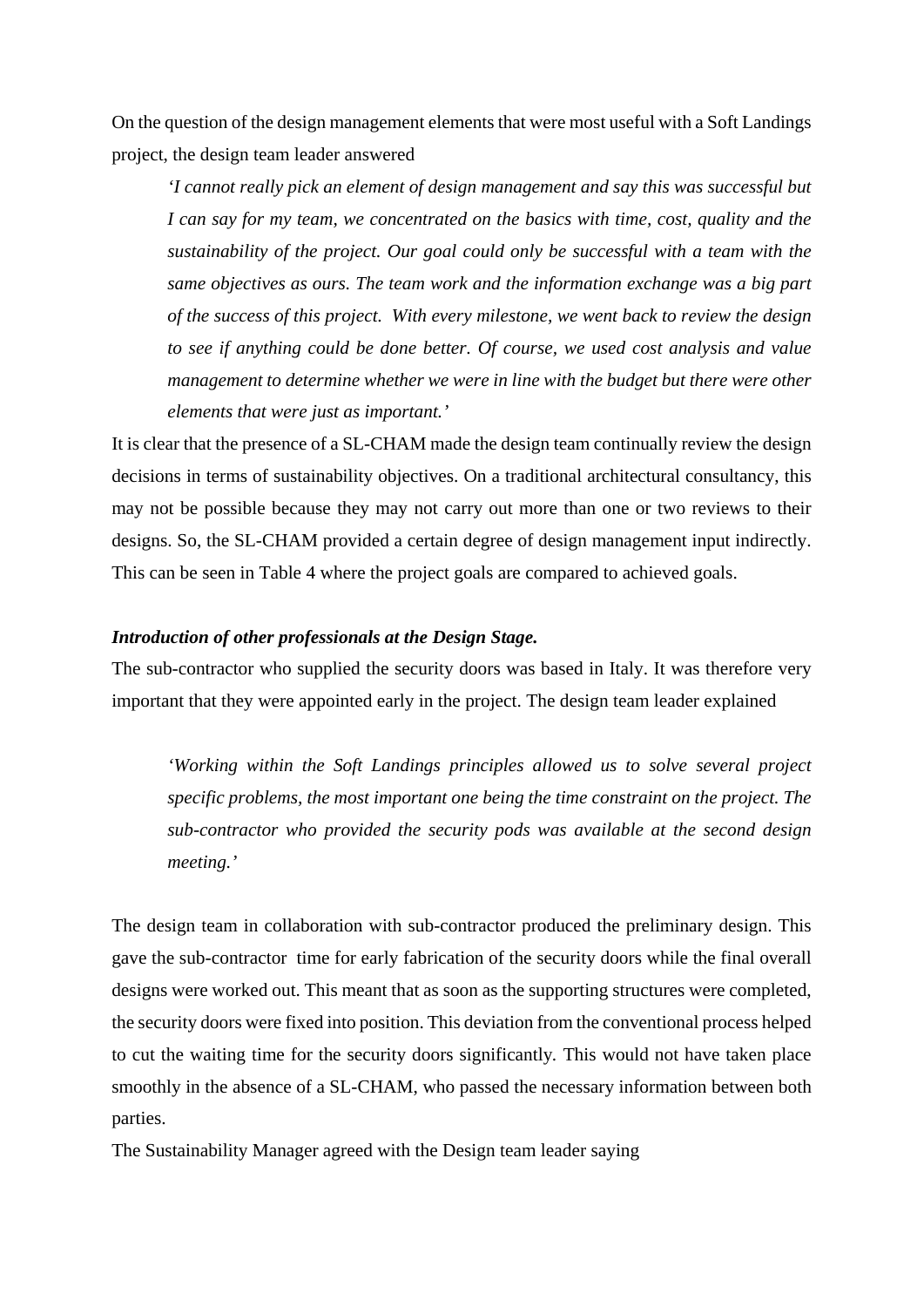*'The security doors were from Italy and they had to be included very early in the design because the whole project revolved around the entrance foyer where the security doors played a very central role.'* 

However, the process was also made easier because the client had a list of pre-approved contractors. Since the SL-CHAM advocated bringing in the contractors and sub-contractors early into the project, the client could secure necessary approvals for a closed tendering process.

The Facilities Manager's opinion on the Facilities management team being included during the design process allowed the team to have input on practical problems such as the location and position of light fittings in the main reception area.

*'Our collaboration also allowed us to include a LED lighting replacement which will reduce the maintenance backlog and in turn offer a more energy efficient lighting solution for an area which is lit for the majority of the day'.* 

In a conventional design process, such inputs are incorporated on some occasions, however when the design is completed, it is not reviewed by the stake holders in terms of its viability and applicability before execution. The presence of a SL-CHAM opened the avenue for such evaluations.

#### *Introduction of the end users*

In response to questions on when and how the end users were introduced into the design stage, the Facilities Manager explained that

*'There were messaging boards all around the building and the details and dates of the consultation with the design team were made available for any interested parties to attend.'*

A separate consultation targeting reception and building security staff was organized. Such an arrangement was necessary because they were the primary users of the space.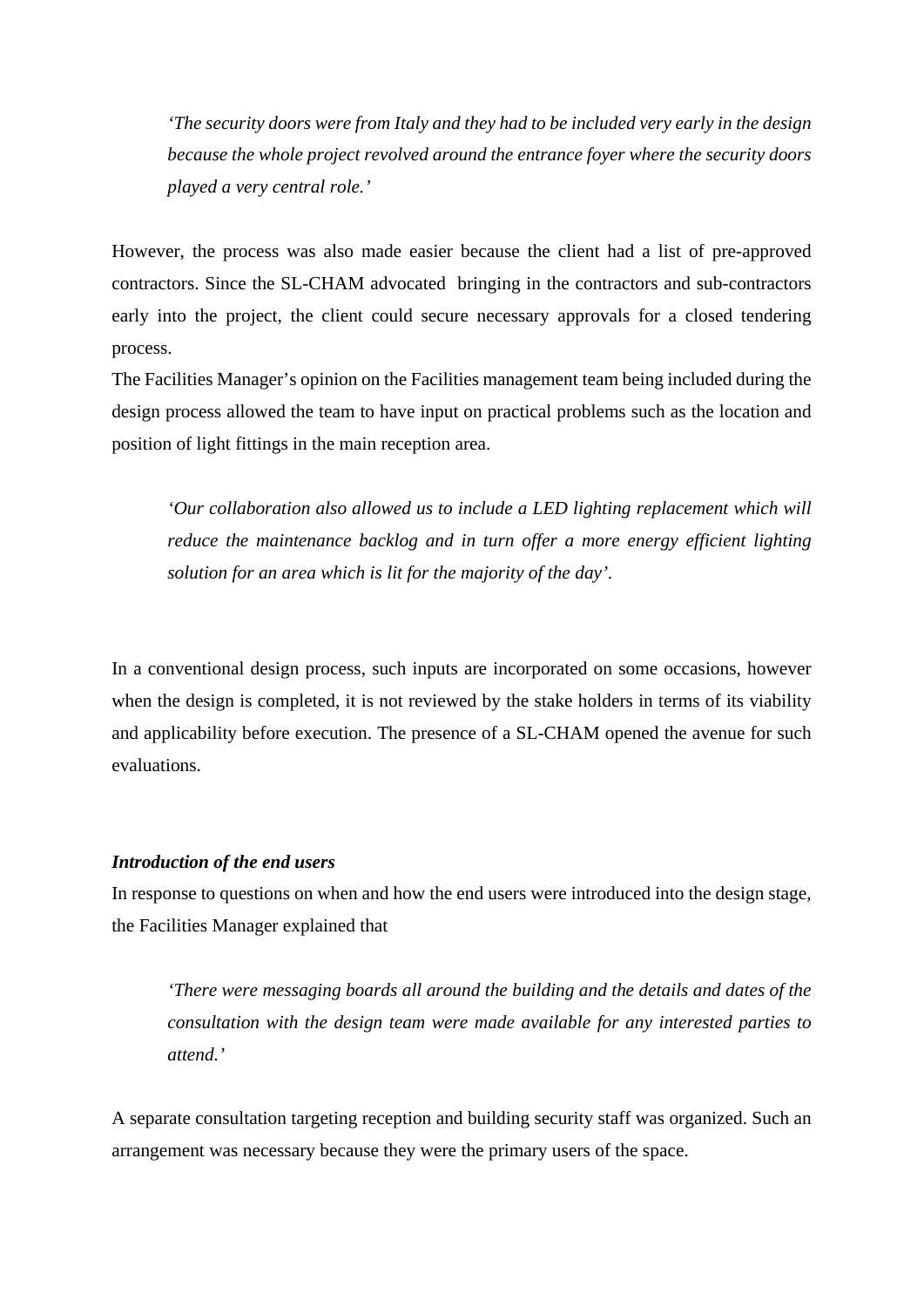The SL-CHAM facilitated this process by summarizing and providing stakeholders with feedback to the design team. The design team also had consultation with other stakeholders. The internal stakeholders were front of house security, departmental security, Ministry of Justice disability network, Ministry of Justice fire officer, Trade Union representative, Ministry of Justice communication division, London underground, Government Art collection and the Ministry of Defence. All the proposals from the internal stakeholders were discussed in design team meetings along with the SL-CHAM and Sustainability Manager to arrive at the final draft of design. It appears that the design team participated only in the targeted group consultation while the SL-CHAM discussed with the wider stake holder community as well as participating in the targeted group consultation. This helped to save time on multiple consultations.

The design leader described the process of consultation with the reception staff:

*''The end users were introduced as soon as the concept was decided………. consultations with them (reception and security staff) we asked about their expectations for the new space, and elements that they did not enjoy in the former space…….'*

The design team briefed them on the concept and how the design will affect the flow of the people. This consultation brought the attention of the design team to draughts experienced in the former space. The stakeholders indicated that they experienced a temperature of 4°C during 2012 winter and the space was uncomfortable to work in. They also highlighted the energy inefficiency of the former lighting layout. As a result of this consultation some practical changes were made. The front counter was initially designed to curve around the reception area. However the reception team, drew the attention to the curve around the reception showing that a part of it would disturb an area where the drawer with their documents were stored. Upon the feedback this area was redesigned with a rectangular shape to suit the purpose.

#### *Information Exchange*

All the respondents confirmed the use of a central messaging forum for all professionals included in the project management Paragon software. Information such as time and location of meetings was available as well as variations in any part of the project. The clients' representative had the following opinion on the lines of communications: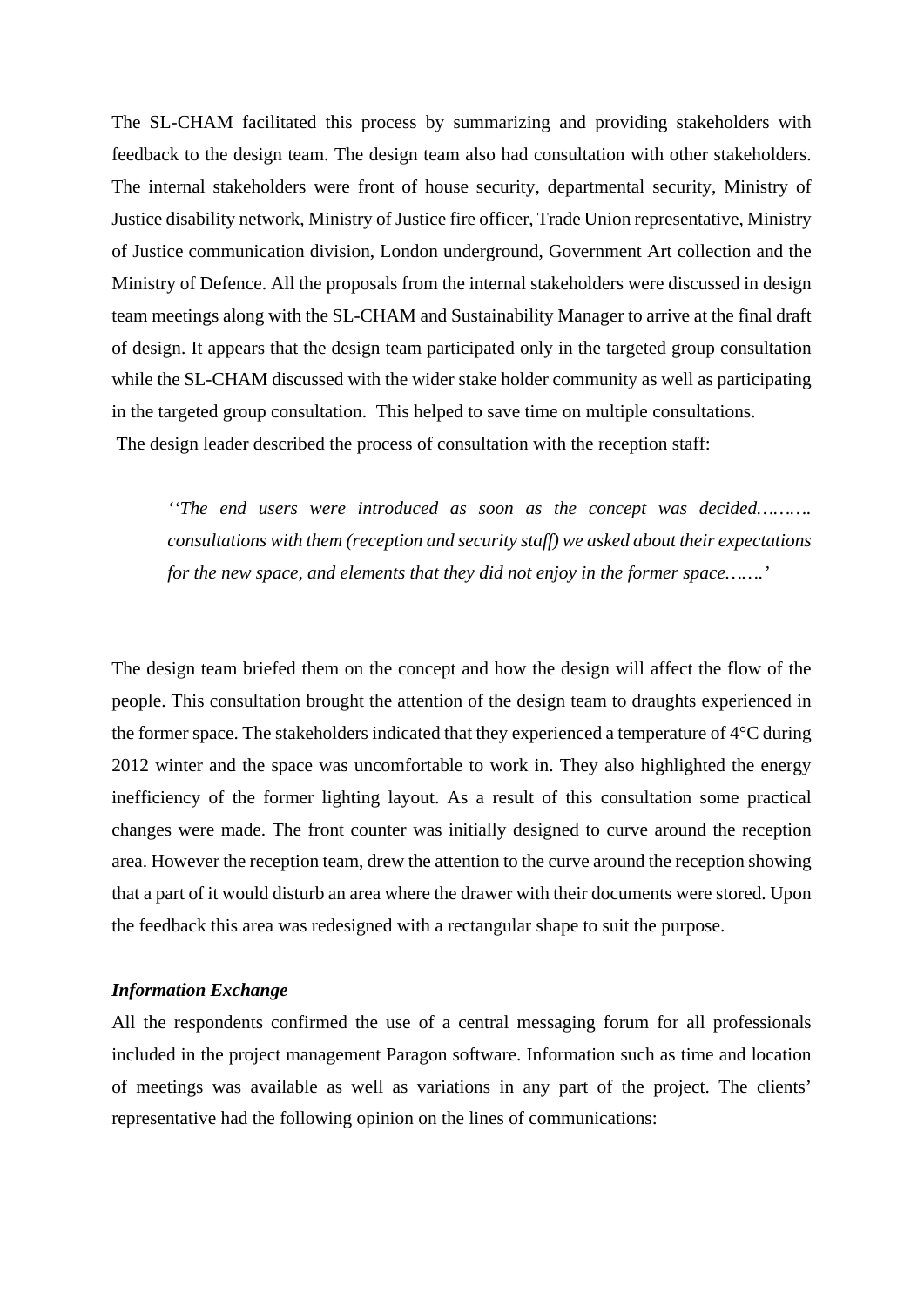*'I was kept informed about the progress of the project by email and was invited to some meetings which included sub-contractors. I requested for minutes from some meetings and it was emailed to me as well.'*

The design team leader

*'We had different lines of communication when dealing with different stakeholders, there was a central email enquiry address provided so that all concerns could be addressed centrally…….'* 

A communication matrix (Table 3) in the software enabled them to pass the information across all project team members. The SL-CHAM played a key role in developing this matrix. This initiative helped project team members engage with other teams throughout the project. There was a 'meet the contractor' forum where the end users could ask questions about the project. A proposed digital screen for the BIM fly through demonstrations was not provided by the client; therefore, this initiative was relatively unsuccessful. There was an information board in the main atrium where end users were informed of new developments. The SL-CHAM continually updated the information on the board and made the end users aware of emails addresses where they could get in touch with any questions or comments*.* 

Even though there was open flow of information between the professionals, there seemed to be a disconnection of information flow between the project team and some end users. The position of communication boards in the corridors was not suitable as many people did not stop to read the information. One of such end users explained….

*'I did not usually have the time to stand and read information pasted on the walls, the information that I received was from colleagues. Some of them went for a meeting* arranged *for our department but even that meeting seemed hastily arranged.'*

When asked if they felt included in the process, one end user answered

*'I felt we were not as important as some other end users and information was passed to us after many of the decisions were taken. Why wasn't the information emailed to us? I did not feel included at all'.*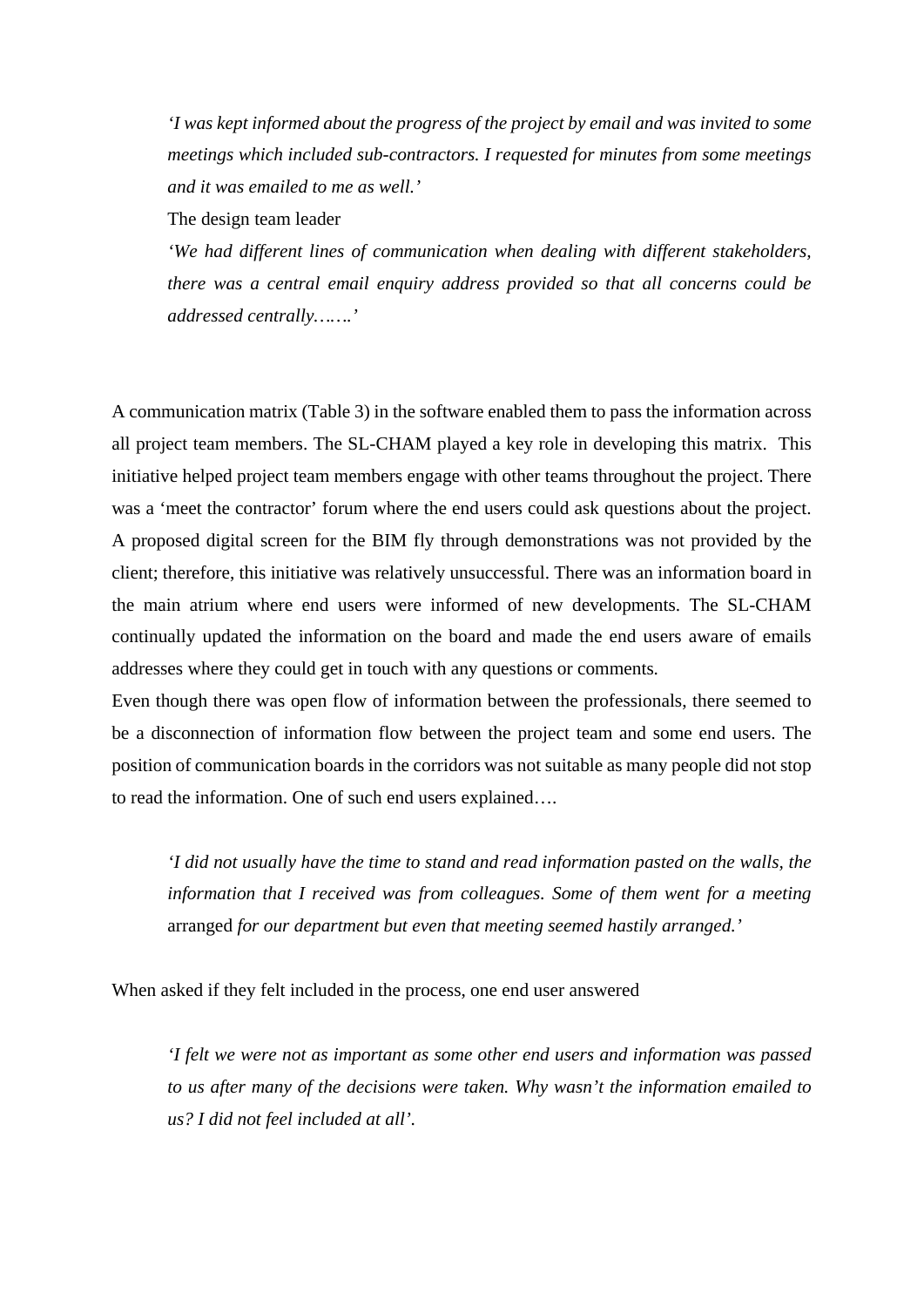The building has 14 floors and houses hundreds of staff; it would therefore be almost impossible to speak to every worker in the building. The project team outlined the major internal stakeholders and focused their interactions with those identified. The end user who felt they were not consulted worked on the  $5<sup>th</sup>$  floor therefore the construction had minimal effect on them.

The security staff who work in the newly redesigned reception space had a different view to information exchange. When asked about the information boards, the reply was:

*'The communication boards were updated so we were able to tell what to expect during construction especially when there was going to be a change in the routes into the building.'* 

#### **Discussion**

The study revealed that there are more complex relationships and team work needed for a Soft Landings project to be successful. Table 3 shows the communication matrix for the project. In the matrix, the role of each stakeholder is clearly stated with respect to the objective. The Sustainability Manager led the team in terms of sustainability, energy and environmental performance objectives as shown in Table 4. The role was supported by the SL-CHAM and the Project Manager. The sub-contractors were informed of the objectives which they had to consider when delivering their goods and services. This cleared up any ambiguity within the project with every objective clearly planned. The respondents talked extensively about the need for collaboration from all parties involved in the project. They also emphasised the need for multiple lines of communications to be available so that information can flow quickly to the appropriate party. The Facilities Manager had the leadership role to accomplish the objectives of training management staff, handover and post occupancy evaluation (Table 3). This was clearly stated in the communication matrix while the SL- CHAM had the supporting role. A clear strategy on communication process is an essential for any construction project (Senaratne and Ruwanpura 2016). Emmitt and Gorse (2007) also stressed the common objectives and goals between the parties to make communication streamlined so that discreet parties of the construction process can be efficiently engaged. While Rekola et al (2012) stated that effective communication and cooperation is an essential aspect for sustainable construction.

The project had very strict time constraints and sustainability objectives. By outlining the objectives very early on, the SL-CHAM could keep track of all changes and help the flow of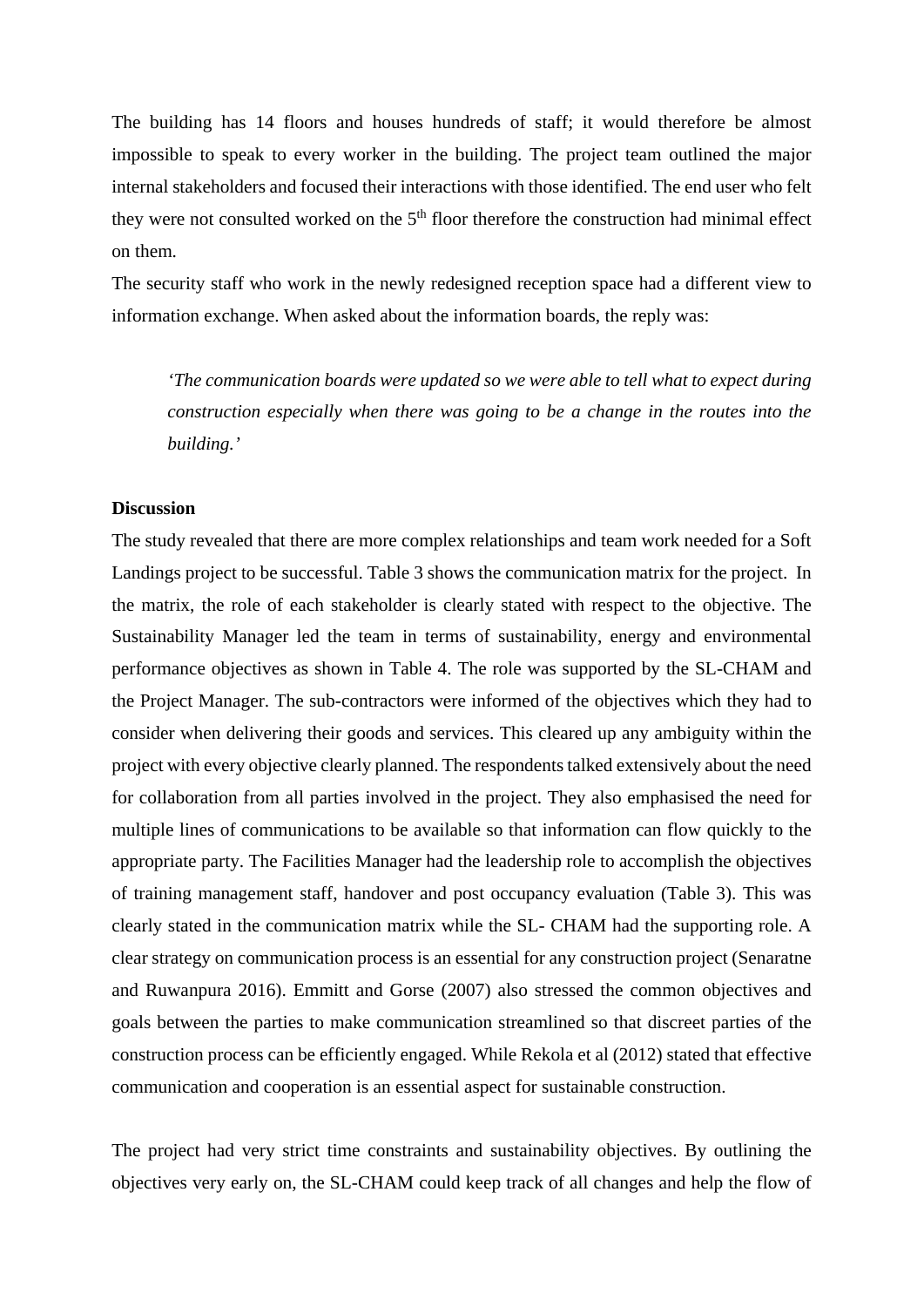information to have a positive effect on the outcome of the project. Although Sebastian (2004) concluded that design is a social process, Otter and Emmitt (2008) pointed out that design team communication stimulates individual understanding of the design. This individual understanding had given the SL-CHAM a unique position to be able to keep all team members in the loop. This was particularly challenging as the sub-contractor was based in another country and was not available for many meetings. This project was able to demonstrate that given clear sustainability objectives, a project can achieve its sustainability goals by fully implementing the Soft Landings philosophy and principles.

#### **Insert Table 3 here**

The project faced additional pressure in regard to the time because the design stage took longer than conventional projects. The team was able to make up the time by working simultaneously with the sub-contractor producing the security doors. The Design Manager's 5 years of experience with Soft Landings also enabled him to lead the team effectively. The design stage overrun can be countered by streamlining the meetings between the teams and reducing the time used in deliberating on end user suggestions and comment.

Table 4 summarizes the input to the design team as a result of adopting the Soft Landings process i.e. the influence of the Soft Landings process on the design management. It is clear from the table that every decision is carefully vetted to avoid waste. It also highlights the importance of bringing in high level of clarity to roles so that results can be closely monitored against objectives. This helps to flag up any short falls and call for action from the relevant or responsible person. Although the SL-CHAM participated in all critical decisions, the scope and nature of work kept changing from objective to objective. In the absence of a dedicated SL-CHAM, any other member of the project team will be reluctant to take the tasks considering the time and skill required, especially design team members.

#### **Insert Table 4 here**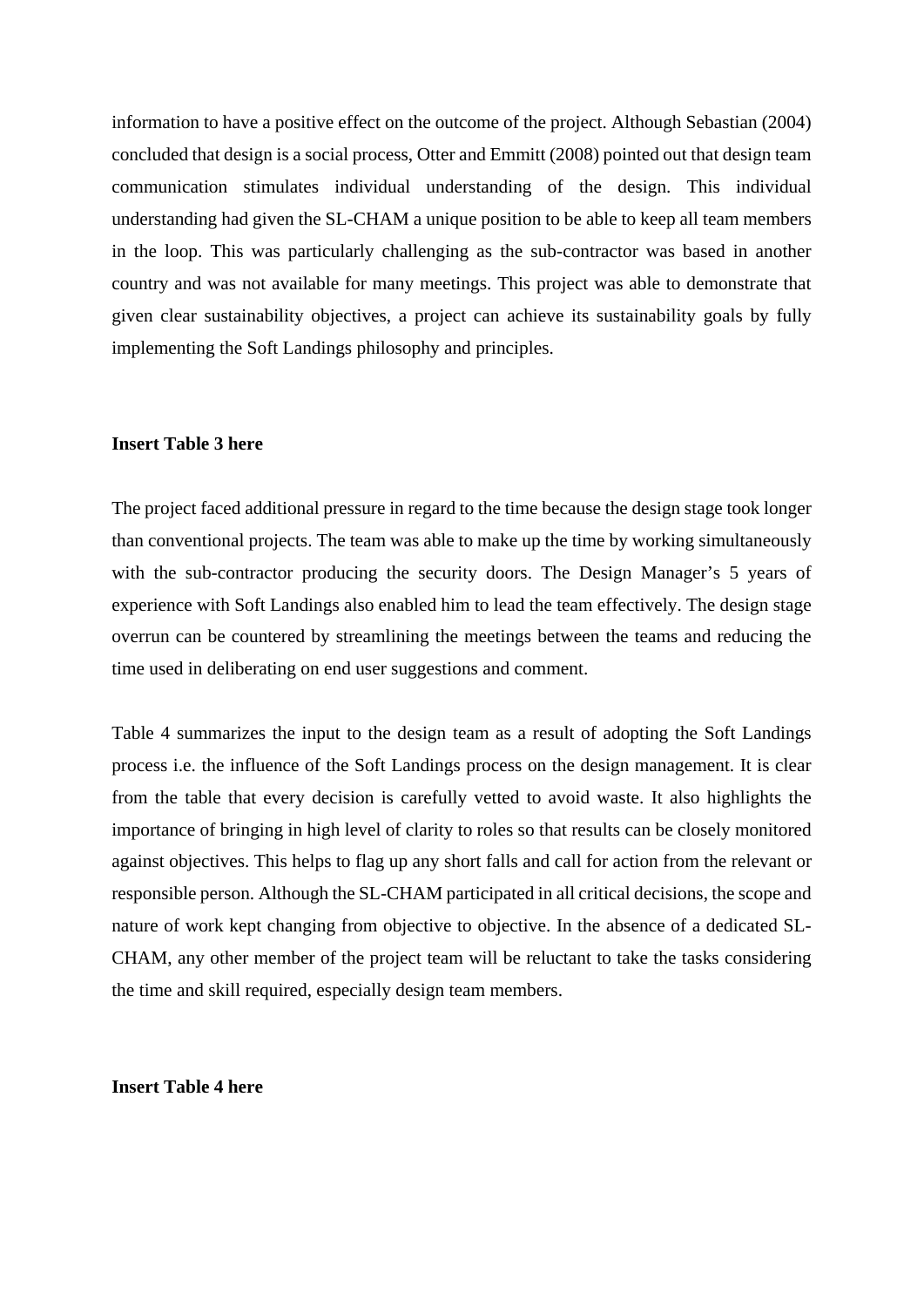#### **Conclusion**

The authors have explored the impact of the Soft Landings processes on the design stage of a project. The research highlights the collaborative process that is necessary to use Soft Landings as a design management tool and the scope of work for a design team in a Soft Landings project. It also highlights the level of information sharing as the main difference between a Soft Landings project and a conventional project. The SL-CHAM added a sense of cohesion to the different stakeholders by making sure all parties were informed about the project goals. Further, the regular review of targets by the SL- CHAM during and after design allowed the team to make adequate changes where necessary to reduce the performance gap. The results clearly showed that the adoption of Soft Landings afforded every team member an opportunity to contribute positively. This in itself is not sufficient for a project to achieve its objectives but it created a platform from which the team could solve critical problems. The implication of this research on the design team is the realization that environmental sustainability can be achieved not only with the adoption of new technology but also with the collaborative influence of a SL-CHAM who will continue to review targets and cross-check the objectives of the project. Despite the communication matrix, some of the information did not reach its intended target. Two factors led to the partial breakdown in communication. The lack of a dedicated SL-CHAM meant that the Facility Manager who was acting as the Champion was occupied with preparation for the handover. The second was the sub-contractor not fully adopting the Soft Landings framework. This can be attributed to lack of knowledge and time constraints.

 Kurul, Tah and Chenug (2012) concluded that to deliver sustainable buildings a change must occur in practice and professionals must reorient their 'sight' to a more open and collaborative partnership with other industry partners. The project, from a practical application embraced this philosophy by using Soft Landings; this can be seen as reorienting the relationship between all stake holders of the project. Although the project achieved majority of its environmental sustainability objectives, the end users had complaints about operating some mechanical systems which can affect the sustainability of the building. This is an opportunity for architects, engineers and services providers to collaborate on interface of building controls to be more user friendly. The future research will focus on the relationship between the design stage and the post occupancy evaluations of projects. It should explore how Soft Landings at the design stage can be documented effectively so that post occupancy evaluations can be easier to carry out.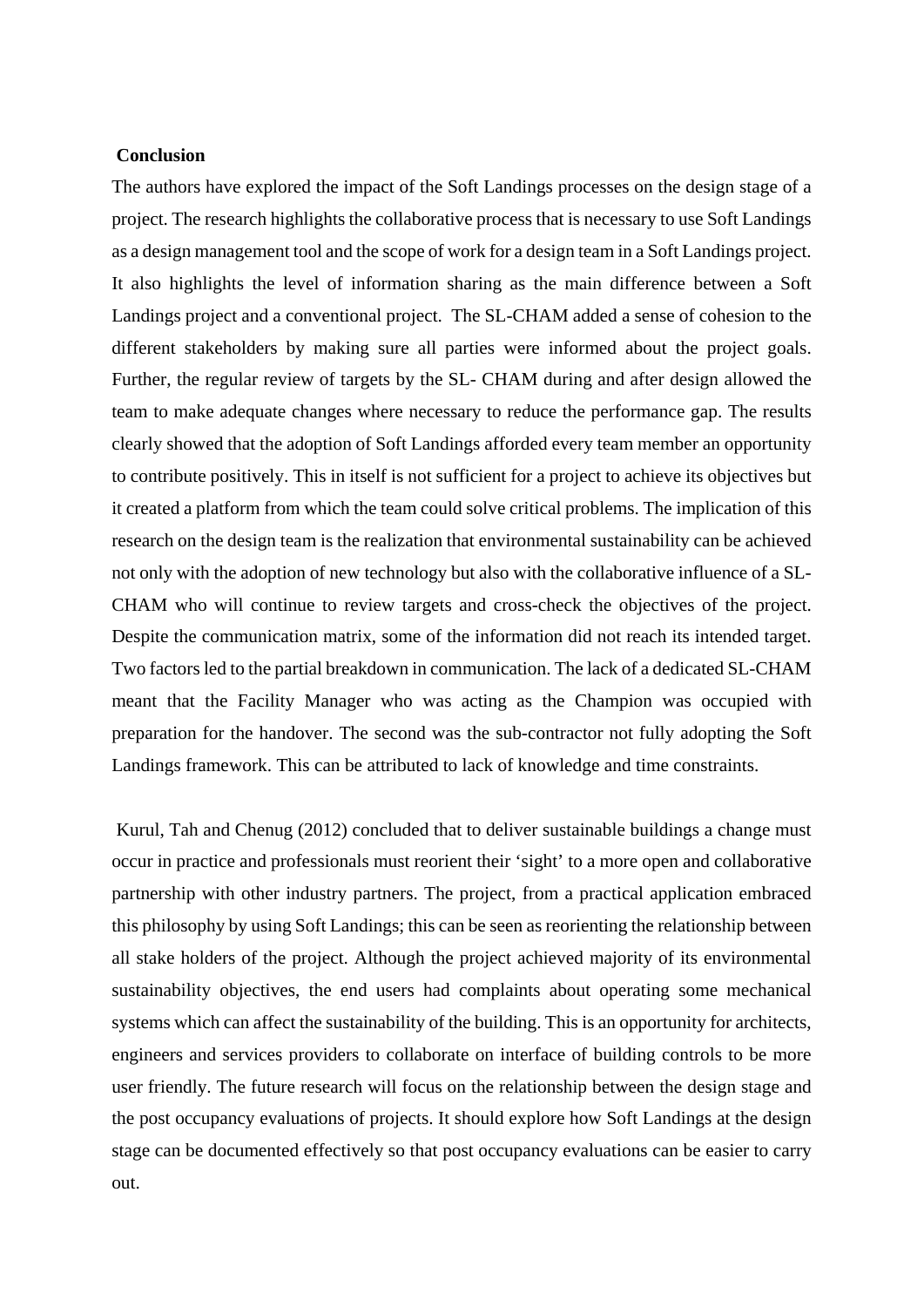| <b>RIBA 2013</b><br><b>Stages</b> | CIC Stages 2012             | <b>BSRIA Soft Landings Work stages</b>                                          | <b>BSRIA BG 6/2014</b><br>Design Framework<br>pro-formas                                     |                                 |
|-----------------------------------|-----------------------------|---------------------------------------------------------------------------------|----------------------------------------------------------------------------------------------|---------------------------------|
| 0- Strategic<br>definition        | 0- Strategic<br>Definition  | Soft Landings<br><b>Core Activities</b>                                         | Soft Landings<br><b>Supporting Activities</b>                                                | 0- Strategic<br>activities      |
| 1- Preparation<br>and<br>brief    | 1- Preparation and<br>brief | Stage 1. Briefing: Identify<br>all actions needed to<br>support the procurement | Define roles and<br>responsibilities                                                         | 1- Preparation                  |
|                                   |                             |                                                                                 | Explain Soft Landings to all<br>participants, identify<br>processes and sign off<br>gateways |                                 |
| 2- Concept<br>design              | 2- Concept<br>Design        | Stage 2: Design<br>development: To support<br>the design as it evolves          | Review past experience.<br>Agree performance<br>metrics. Agree design<br>targets             | 2- Concept                      |
| 3- Developed<br>design            | 3- Developed<br>Design      | Scheme design<br>reality-check                                                  | Review design targets.<br>Review usability and<br>manageability.                             | 3a & 3b<br>Developed design     |
| 4- Technical<br>design            | 4- Technical<br>Design      | Technical design<br>reality-check(s)                                            | Review against design<br>targets. Involve the future<br>building managers.                   | 4a, 4b & 4c<br>Technical design |
|                                   |                             | Optional tender stage<br>Reality-check                                          | Include additional<br>requirements related to<br>Soft Landings procedures                    |                                 |

*Table 1: Plan of works under different Institutional Frameworks*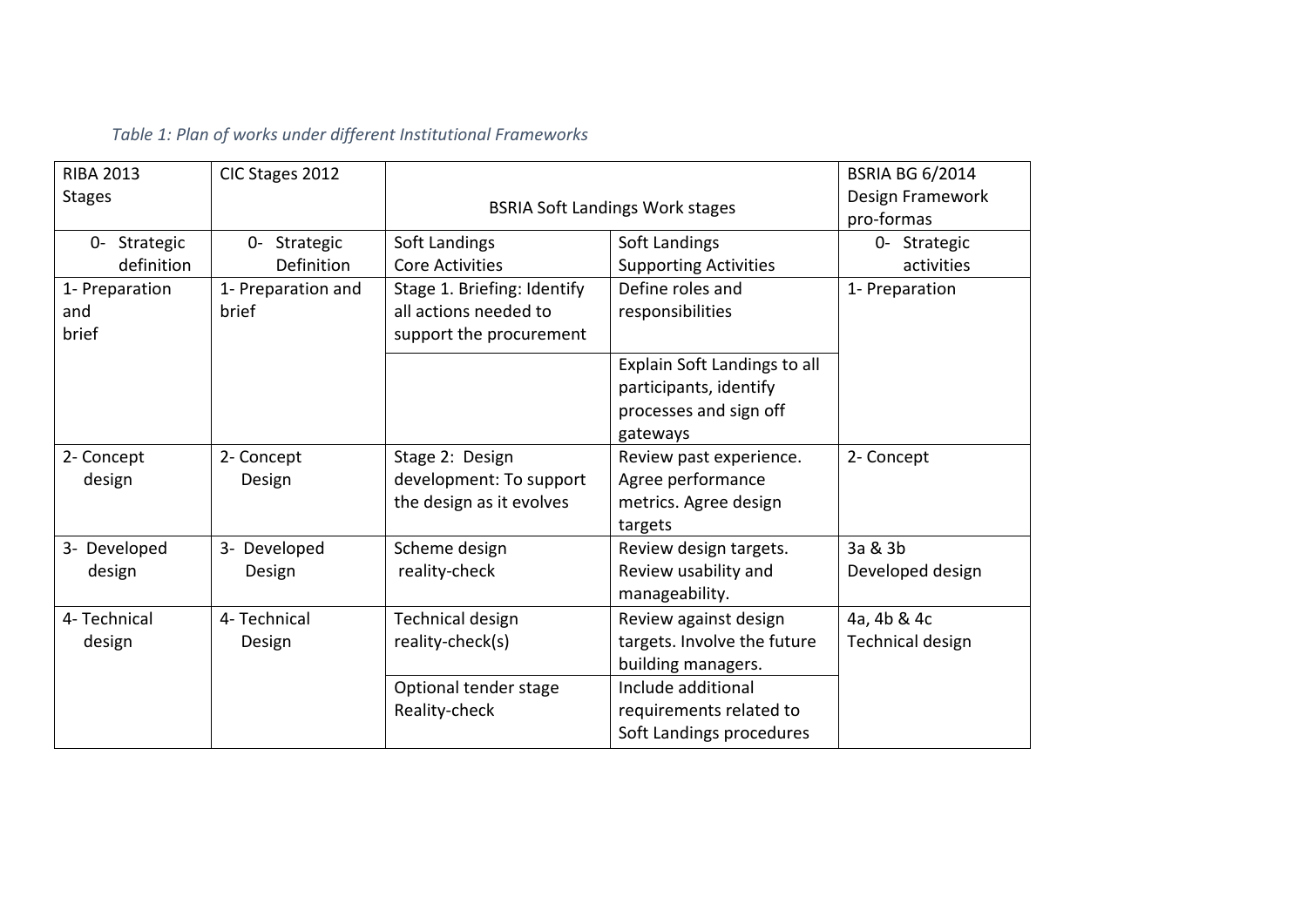| Information exchanges will vary         |                   | Tender award stage          | Include evaluation of           |                 |
|-----------------------------------------|-------------------|-----------------------------|---------------------------------|-----------------|
| depending on the procurement route      |                   | Reality-check               | tender responses to Soft        |                 |
| and building contract. Designers can    |                   |                             | Landings requirements           |                 |
| create a bespoke plan of work for the   |                   |                             |                                 |                 |
| client's chosen procurement route in    |                   |                             |                                 |                 |
| order to set out specific tendering and |                   |                             |                                 |                 |
| procurement activities for each stage.  |                   |                             |                                 |                 |
| 5- Construction                         | 5- Fabrication    |                             | Confirms roles and              | 5- Construction |
|                                         |                   |                             | responsibilities of all parties |                 |
|                                         | Design            |                             | in relation to Soft Landings    |                 |
|                                         |                   |                             |                                 |                 |
|                                         |                   |                             | requirements                    |                 |
| 6- Handover and                         | 6- As constructed | Pre-handover reality-check  | Include FM staff and/or         | 6- Handover     |
| close                                   |                   | Stage 3: Pre-handover       | contractors in reviews.         |                 |
|                                         |                   | Prepare building readiness. | Demonstrate control             |                 |
|                                         |                   | Provide technical guidance  | interfaces. Liaise with         |                 |
|                                         |                   | Post-handover sign-off      | move-in plans                   |                 |
|                                         |                   | review. Ensure all          |                                 |                 |
|                                         |                   | outstanding reality-        |                                 |                 |
|                                         |                   | checked items are           |                                 |                 |
|                                         |                   | complete and system is      |                                 |                 |
|                                         |                   | signed off and operational  |                                 |                 |
| 7- In Use                               | 7- In Use         | Stage 4: Aftercare in the   | Incorporate Soft Landings       | 7- In Use       |
|                                         |                   | initial period: support in  | requirement                     |                 |
|                                         |                   | the first few weeks of      |                                 |                 |
|                                         |                   | occupation                  |                                 |                 |
|                                         |                   | Stage 5                     | Set up home for resident        |                 |
|                                         |                   |                             | on-site attendance              |                 |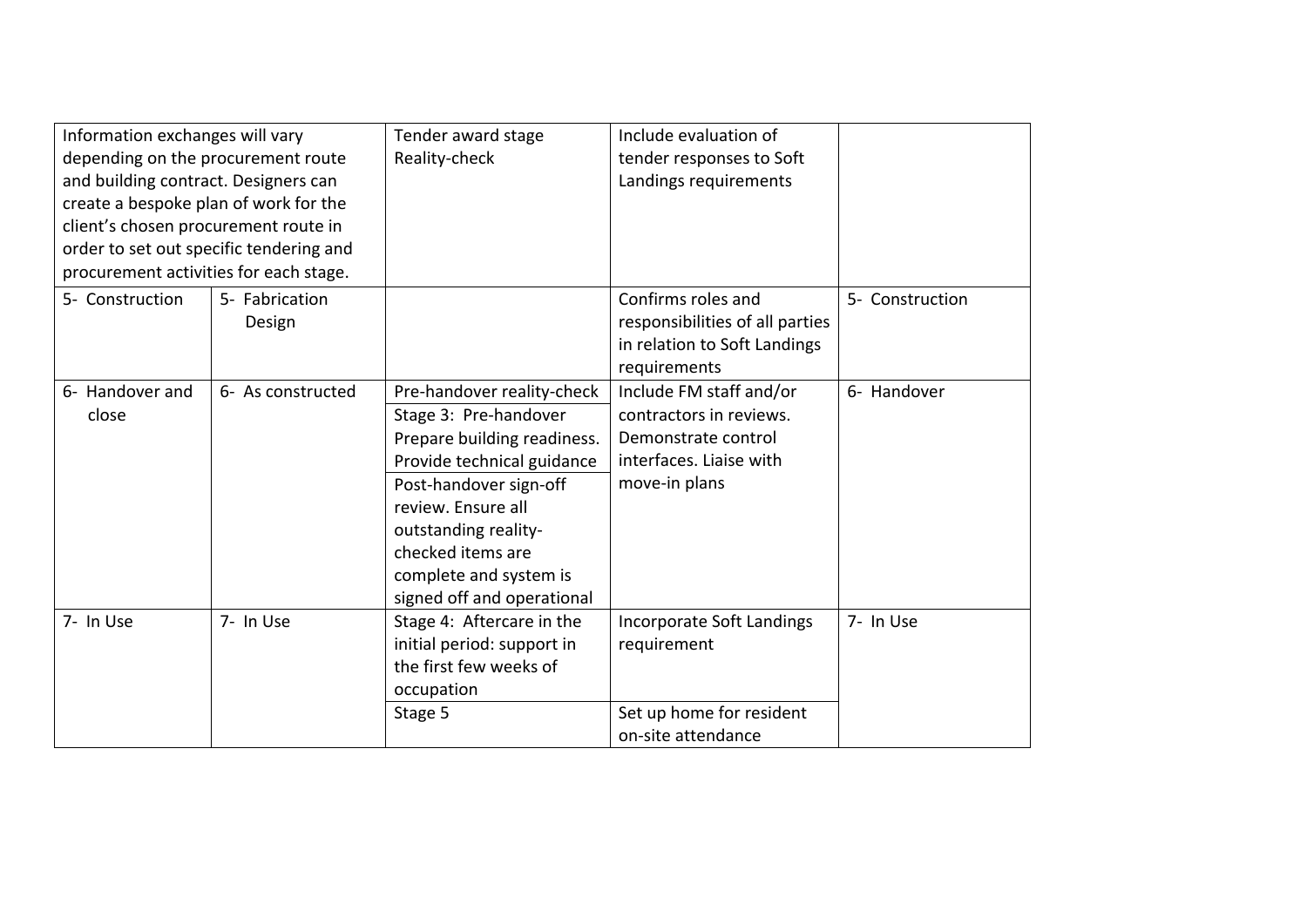|  | Years 1 to 3 Aftercare:  | Operate review processes.  |  |
|--|--------------------------|----------------------------|--|
|  | Monitoring review, fine- | Organise independent post- |  |
|  | tuning and feedback      | occupancy evaluations      |  |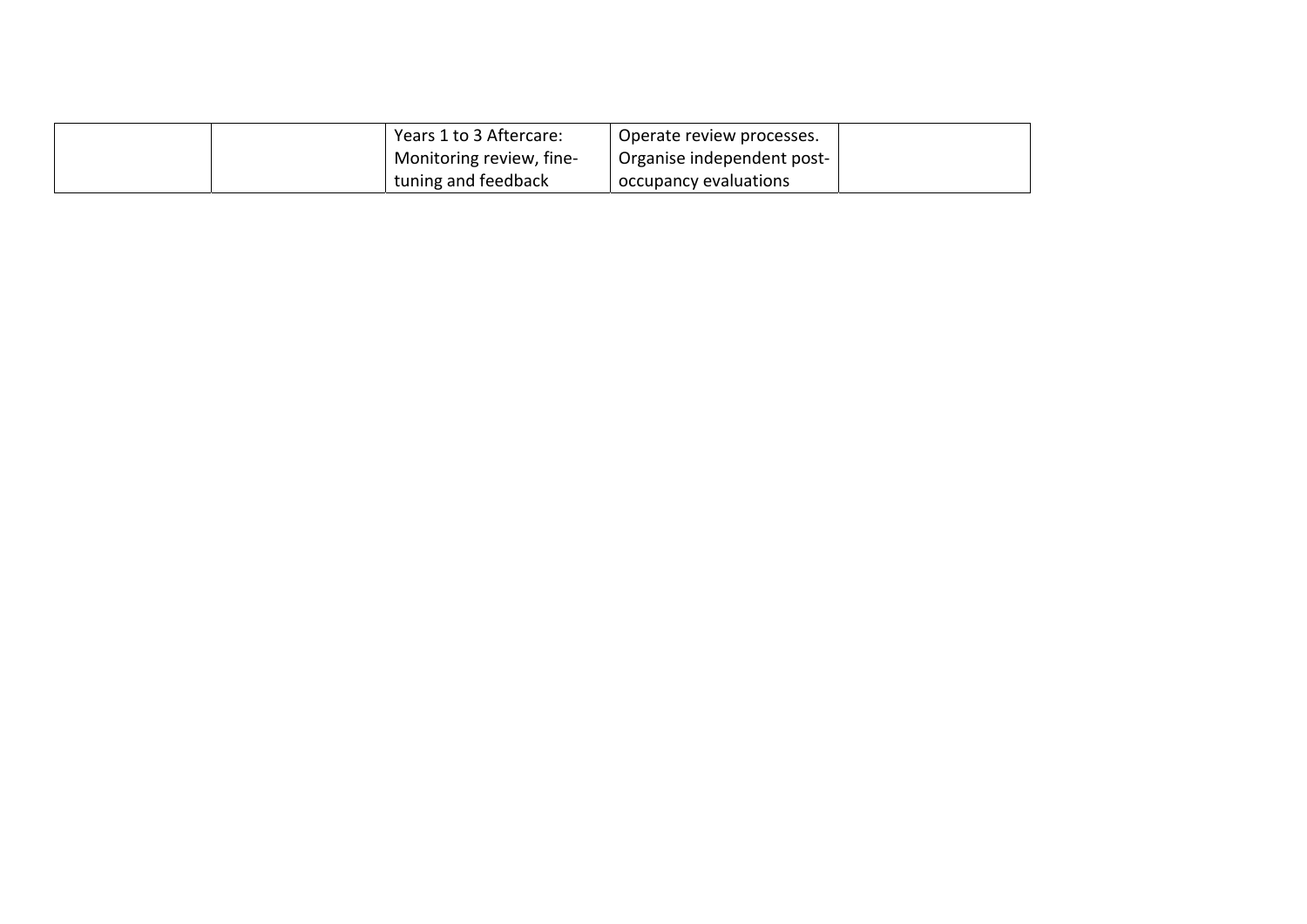*Figure 1: Core Principles of Soft Landings Divided into 3 groups*

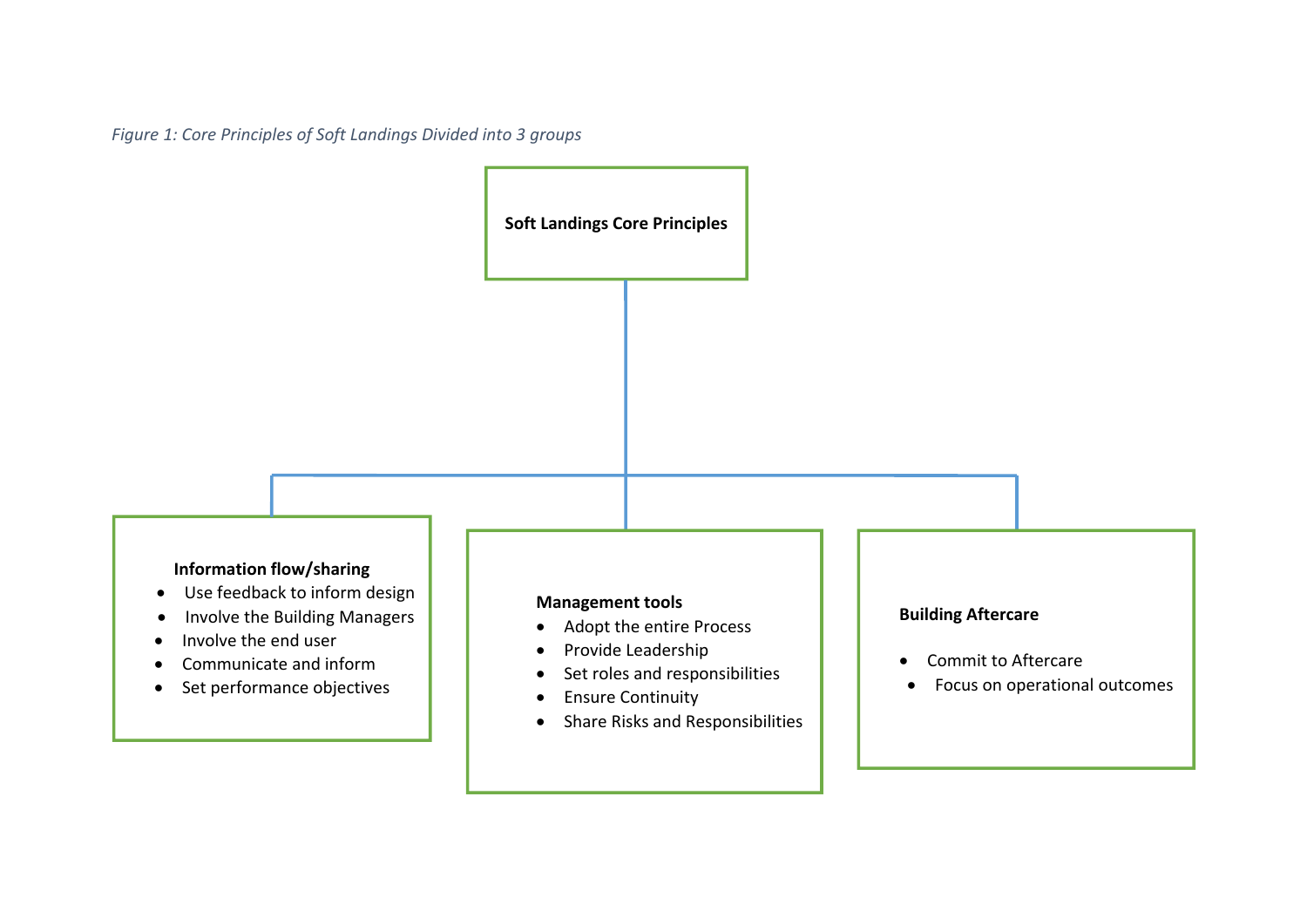### *Table 2: Summary of background information of respondents*

| Profession                    | Sustainability | <b>Facilities</b>   | <b>Design Team</b> | <b>Client</b>  | End users (EU) |
|-------------------------------|----------------|---------------------|--------------------|----------------|----------------|
|                               | Manager (SM)   | <b>Manager (FM)</b> | Leader (DTL)       | Representative |                |
|                               |                |                     |                    | (CR)           |                |
| Years of experience in the    | 8              | 5                   | 15                 | 11             | N/A            |
| construction Industry         |                |                     |                    |                |                |
| Years of experience in Soft   | $\overline{2}$ | $\overline{2}$      | 5                  | 3              |                |
| Landings                      |                |                     |                    |                |                |
| <b>Types of project</b>       | Commercial     | Commercial          | Institutional      | Institutional  | N/A            |
|                               | Institutional  | Institutional       | Commercial         | Commercial     |                |
|                               |                |                     | Healthcare         |                |                |
|                               |                |                     | Domestic           |                |                |
|                               |                |                     |                    |                |                |
| <b>Educational Background</b> | Environmental  | <b>Facilities</b>   | Architectural      |                | Lawyer         |
|                               | Management     | Management          | Design             |                |                |
|                               | (MSc)          | (BSc)               | (MSc)              |                |                |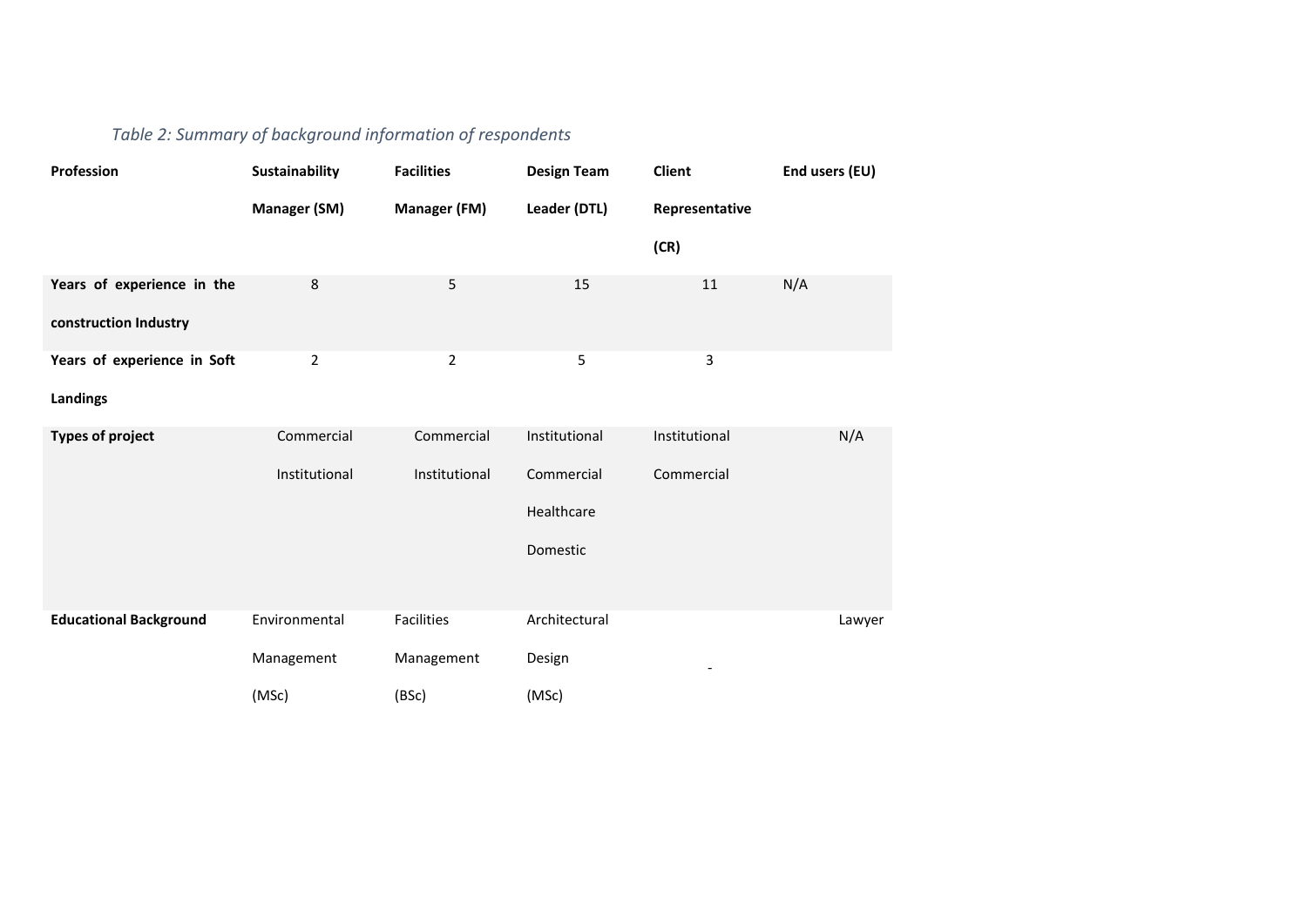|  |  |  | <b>Table 3: Project Communication Matrix</b> |  |
|--|--|--|----------------------------------------------|--|
|--|--|--|----------------------------------------------|--|

| Stakeholders              |                              |                                            |                                         |                       |                                               | Project Objectives          |                |                              |
|---------------------------|------------------------------|--------------------------------------------|-----------------------------------------|-----------------------|-----------------------------------------------|-----------------------------|----------------|------------------------------|
|                           | Sustainability<br>objectives | Energy and<br>environmental<br>performance | Design and<br>functionality of<br>space | Construction<br>Stage | Training of<br>facilities<br>management staff | Engagement with<br>end user | Handover       | Post occupancy<br>evaluation |
| Client Sponsor            | $\Delta$                     |                                            | $\Delta$                                |                       |                                               |                             |                |                              |
| Design Manager            | $\Delta$                     | $\Delta$                                   | $\circ$                                 | $\circledcirc$        |                                               | $\circledcirc$              | $\triangle$    |                              |
| End users                 |                              |                                            | $\triangle$                             | $\triangle$           |                                               | $\Delta$                    |                | Δ                            |
| <b>Facilities Manager</b> | $\triangle$                  | $\Delta$                                   | $\triangle$                             | $\Delta$              | $\circ$                                       |                             | $\circledcirc$ |                              |
| Project Manager           | $\circledcirc$               |                                            | $\circledcirc$                          | $\circ$               | $\circledcirc$                                | $\bigcirc$                  | $\circ$        | $\triangle$                  |
| Soft landings<br>Champion |                              |                                            |                                         |                       |                                               |                             |                | $\circ$                      |
| Sub-contractor            |                              | $\triangle$                                | $\Delta$                                | $\circledcirc$        |                                               | $\Delta$                    | $\triangle$    | $\triangle$                  |
| Sustainability<br>Manager | $\circ$                      | $\bigcirc$                                 | $\triangle$                             |                       | $\triangle$                                   | $\Delta$                    | $\Delta$       | $\Delta$                     |

Legend

|   | <b>Consulted</b> | <b>Informed</b> | Responsible/ |                | <b>Accountable</b> | <b>Supporting role</b> |
|---|------------------|-----------------|--------------|----------------|--------------------|------------------------|
| – |                  |                 | Team leader  | $\circledcirc$ |                    |                        |
|   |                  |                 |              |                |                    |                        |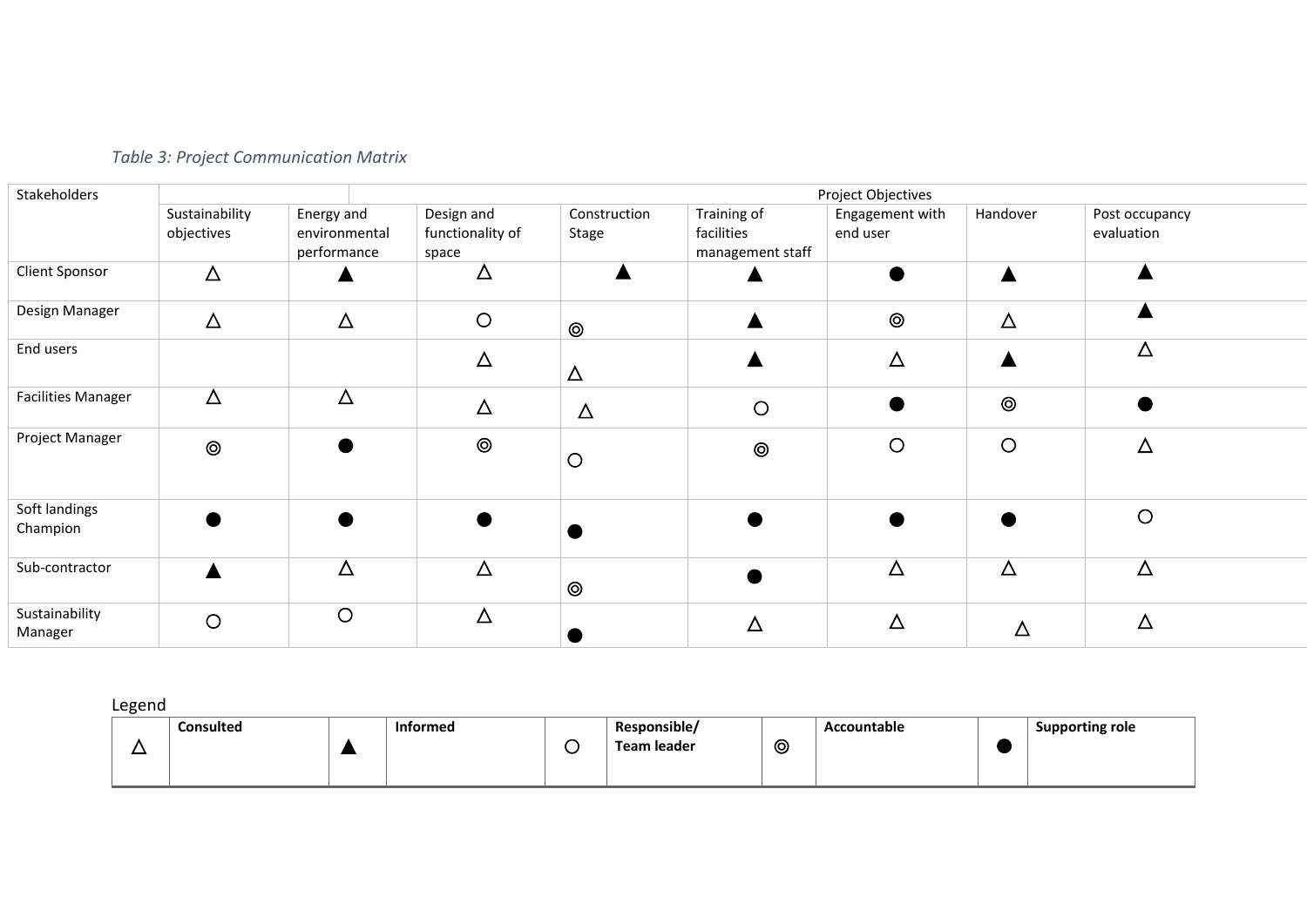*Table 4: Project objectives and how they were achieved using Soft Landings*

| <b>Project Objectives</b>                                                                                                                                                                                                                                                                           | <b>Relevant stakeholder</b>                                                                                                                                        | <b>Process used</b>                                                                                                                                                                                                                                                                                   | <b>Soft Landings Principles</b><br>used                                                                                                                                                                                                                         | Result                                                                                                                                                                                                              |  |
|-----------------------------------------------------------------------------------------------------------------------------------------------------------------------------------------------------------------------------------------------------------------------------------------------------|--------------------------------------------------------------------------------------------------------------------------------------------------------------------|-------------------------------------------------------------------------------------------------------------------------------------------------------------------------------------------------------------------------------------------------------------------------------------------------------|-----------------------------------------------------------------------------------------------------------------------------------------------------------------------------------------------------------------------------------------------------------------|---------------------------------------------------------------------------------------------------------------------------------------------------------------------------------------------------------------------|--|
| Sustainability objectives:<br>Air tightness and<br>$\bullet$<br>design to benefit<br>from low and zero<br>carbon technologies.<br>and passive control<br>methods.<br>Minimise operational<br>energy use and<br>reduce overall CO <sub>2</sub><br>emissions.<br><b>BREEAM 'Excellent'</b><br>rating. | <b>SL-CHAM</b><br>Sustainability<br>Manager<br>Design<br>Manager<br>Project<br>Manager<br>Specialist sub-<br>contractor<br>Client sponsor<br>Construction<br>team. | Reality checking decisions<br>$\bullet$<br>at key stages of the<br>project.<br>Utilizing low carbon<br>$\bullet$<br>technology solutions like<br>LED lighting replacement<br>that will offer more<br>energy efficient lighting<br>solutions.                                                          | Adopting the entire process<br>$\bullet$<br>of soft landings<br>Focusing on operational<br>$\bullet$<br>outcomes                                                                                                                                                | The targeted air<br>$\bullet$<br>permeability was<br>5m <sup>3</sup> /hr/m <sup>2</sup> @50<br>pa. A test<br>revealed that the<br>building achieved<br>a performance of<br>4.91 $m^3$ /hr/m <sup>2</sup><br>@50 pa. |  |
| <b>Energy and environmental</b><br>performance:<br>Emphasis on the<br>$\bullet$<br>building fabric<br>The performance of<br>$\bullet$<br>the heating and<br>cooling systems.                                                                                                                        | SL-CHAM<br>Sustainability<br>Manager<br>Project<br>$\bullet$<br>Manager<br>Specialist sub-<br>contractor<br>Technical<br>$\bullet$<br>assessor.                    | A technical assessor<br>$\bullet$<br>produced an energy<br>model which reviewed the<br>energy outlay of the<br>reception area.<br>Overhead door heaters<br>$\bullet$<br>were linked to the BMS<br>system to reduce the<br>indoor energy outlay and<br>to switch them off when<br>they are not needed. | Setting performance<br>objectives<br>Setting out roles and<br>$\bullet$<br>responsibilities<br>Bring key specialists to<br>advice during the design<br>development stage allowed<br>a realistic target to be set<br>for the energy performance<br>of the space. | Comparison<br>$\bullet$<br>against CIBSE<br><b>TM46</b><br>benchmarks<br>bridging around<br>the side double<br>glazed windows.<br>Overall the<br>$\bullet$<br>thermal comfort<br>of the occupants<br>achieved.      |  |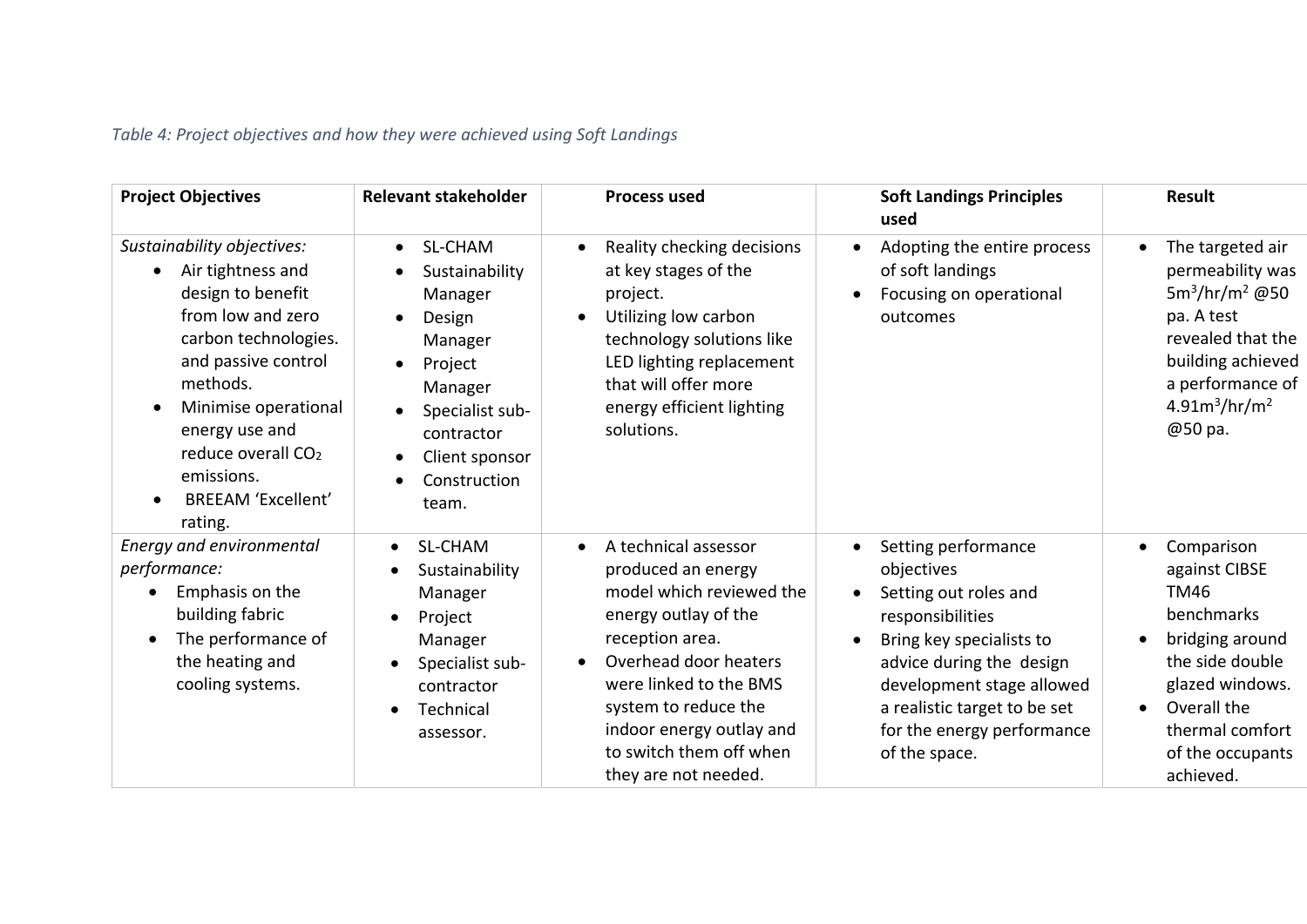| Functionality of the space<br>designed:<br>Outlay of the<br>$\bullet$<br>reception area<br>Flow of the traffic of<br>$\bullet$<br>people<br>Position of security<br>$\bullet$<br>pods | <b>SL-CHAM</b><br>Project<br>Manager<br>Design<br>Manager<br>Client sponsor<br>End users.          | SL-CHAM worked with the<br>design team to ensure<br>that each stakeholder was<br>given adequate attention<br>during the design stage.<br>All suggestions were<br>$\bullet$<br>discussed and rated to<br>ensure that all important<br>points were noted and<br>incorporated in the<br>design. | Using feedback to inform<br>$\bullet$<br>design<br>Involving the end user<br>$\bullet$<br>during the design stage. | The space<br>$\bullet$<br>designed met the<br>expectations of<br>the end user.<br>The flow of traffic<br>$\bullet$<br>has been<br>improved                   |
|---------------------------------------------------------------------------------------------------------------------------------------------------------------------------------------|----------------------------------------------------------------------------------------------------|----------------------------------------------------------------------------------------------------------------------------------------------------------------------------------------------------------------------------------------------------------------------------------------------|--------------------------------------------------------------------------------------------------------------------|--------------------------------------------------------------------------------------------------------------------------------------------------------------|
| Facilities management and<br>training of staff:<br>Interaction of the<br>$\bullet$<br>facilities management<br>team with the project<br>team members and<br>end users                 | <b>SL-CHAM</b><br>Project<br>Manager<br><b>Facilities</b><br>Manager<br>Sustainability<br>Manager. | Engaging with the facilities<br>management team by<br>weekly meetings.<br>maintenance and<br>$\bullet$<br>operational issues like<br>identifying blind sports<br>where additional CCTV<br>cameras could be placed.                                                                           | Involving building managers                                                                                        | <b>Better</b><br>$\bullet$<br>understanding of<br>the space<br>The change in the<br>$\bullet$<br>ceiling finish<br>materials.                                |
| Handover:<br>Prepare all staff for<br>$\bullet$<br>the use of new<br>security pods<br>Structured training of<br>$\bullet$<br>facilities team.                                         | <b>SL-CHAM</b><br>Project<br>Manager<br>Facilities<br>Manager<br>Sub-contractor                    | A training and handover<br>$\bullet$<br>strategy was developed<br>with the help of the SL-<br><b>CHAM</b><br>Complete operating<br>manuals.<br>Video training for the<br>$\bullet$<br>security staff.                                                                                        | Communicating and<br>$\bullet$<br>informing the team                                                               | The transition to<br>$\bullet$<br>handover was<br>handled<br>smoothly.<br>The new heating<br>$\bullet$<br>and cooling<br>system was<br>working<br>correctly. |